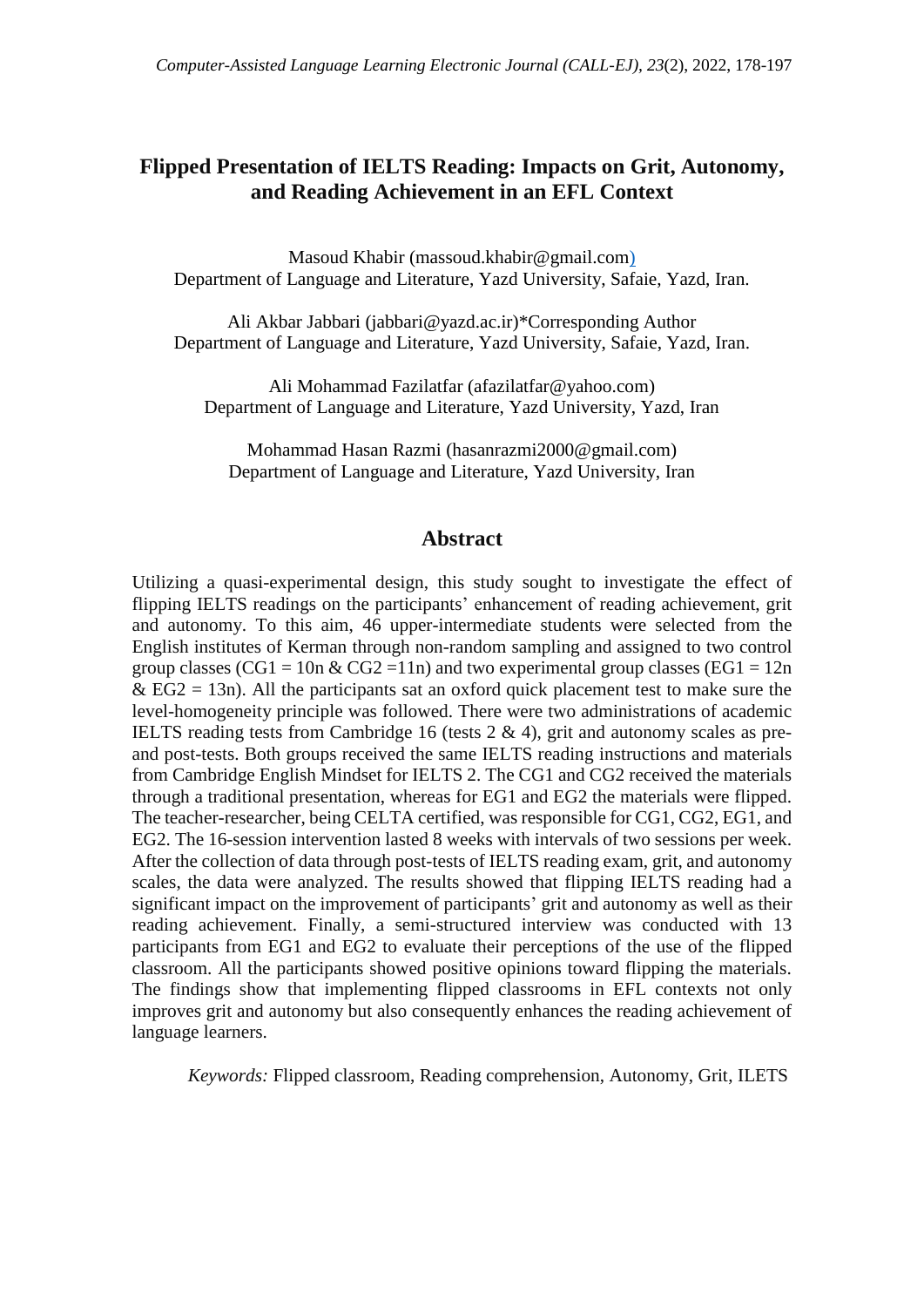# **Introduction**

In academic settings, one of the most central components of English performance is English reading ability. Reading significance in higher education is often not recognized by either students or lecturers, perhaps because it is the outputs from reading which are assessed not the process per se (Dreyer & Nel, 2003). Levine et al. (2000) contend that reading academic texts is crucial for ESL and EFL students to possess. Comprehension encompasses understanding the text's vocabulary, uniting ideas, identifying the author's ideas, making a judgment, and assessing the meaning construction (Hashemifardnia et al., 2018). Reading comprehension involves activating the reader's prior knowledge, and using meta-cognitive strategies in dealing with texts (Abusaeedi & Khabir, 2017; Kırmızı, 2010; Rastegar et al., 2017; Tican Başaran & Dinçman, 2022).

To improve learners' ability in reading comprehension skills which is one of the four crucial skills measured in IELTS, a universal view containing convenience of learning, higher exposure, learner's autonomy and grit development, encouragement, self-regulated learning, authentic materials and Technology-Enhanced language learning (TELL) in teaching and learning reading needs to be considered. Benson and Voller (2014) reported that the ultimate goal of EFL/ESL has been to develop learners' autonomy.

Utilizing authentic materials in EFL classrooms improves learners' performance and communicative competence (Akbari & Razavi, 2016). Not only authentic input but also authentic audio-visual materials, combining images and sound (Khabir et al., 2022), facilitate the improvement of foreign language skills (Baltova, 1999; Namaziandost et al., 2022) where teachers bridge the gap between the two incidental flipped and intentional conventional learning practices by using excerpts from media (Kuppens, 2010; Renzulli, 2020) whose convenience and ubiquity can guarantee more autonomous learning ( Bian, 2021; Chen Hsieh et al., 2017).

Regarding the importance of a universal view and the effectiveness of flipped classrooms (FC), it is believed that FC can enhance EFLers' reading comprehension (Hashemifardnia et al., 2018; Shafiee Rad et al., 2022). In parallel, the pedagogical relevance of the FC is reinforced by a number of student-centered learning theories in the area of collaborative learning (Goodsell et al., 1992), and peer-assisted learning (Topping & Ehly, 1998), including cooperative learning (Slavin, 1981), and active learning. Developments in TELL and Computer-Mediated Communication have simplified a transition from mainly text messaging to multi-modal environments(Namaziandost et al., 2021). Moreover, one way to implement TELL in educational programs to fulfil the partial social distancing suggested during COVID-19 is through technology-supported flipped classrooms (Toquero, 2020). Miceli et al. (2010) argue that the personalization, authentic communication, and communal support available via peer collaboration in the blogosphere provide a less intimidating platform for shy or anxious students in face-toface classrooms. Information and Communication Technology (ICT) is a core component of the flipped classroom since a great deal of knowledge in the FC is delivered via prerecorded video clips offered online prior to the course, allowing the students to learn at their own pace due to being able to pause, rewind, and replay (Chen Hsieh et al., 2017) improving their independence, and being available to them 24/7 (Elrayah, 2022; Tsai, 2021).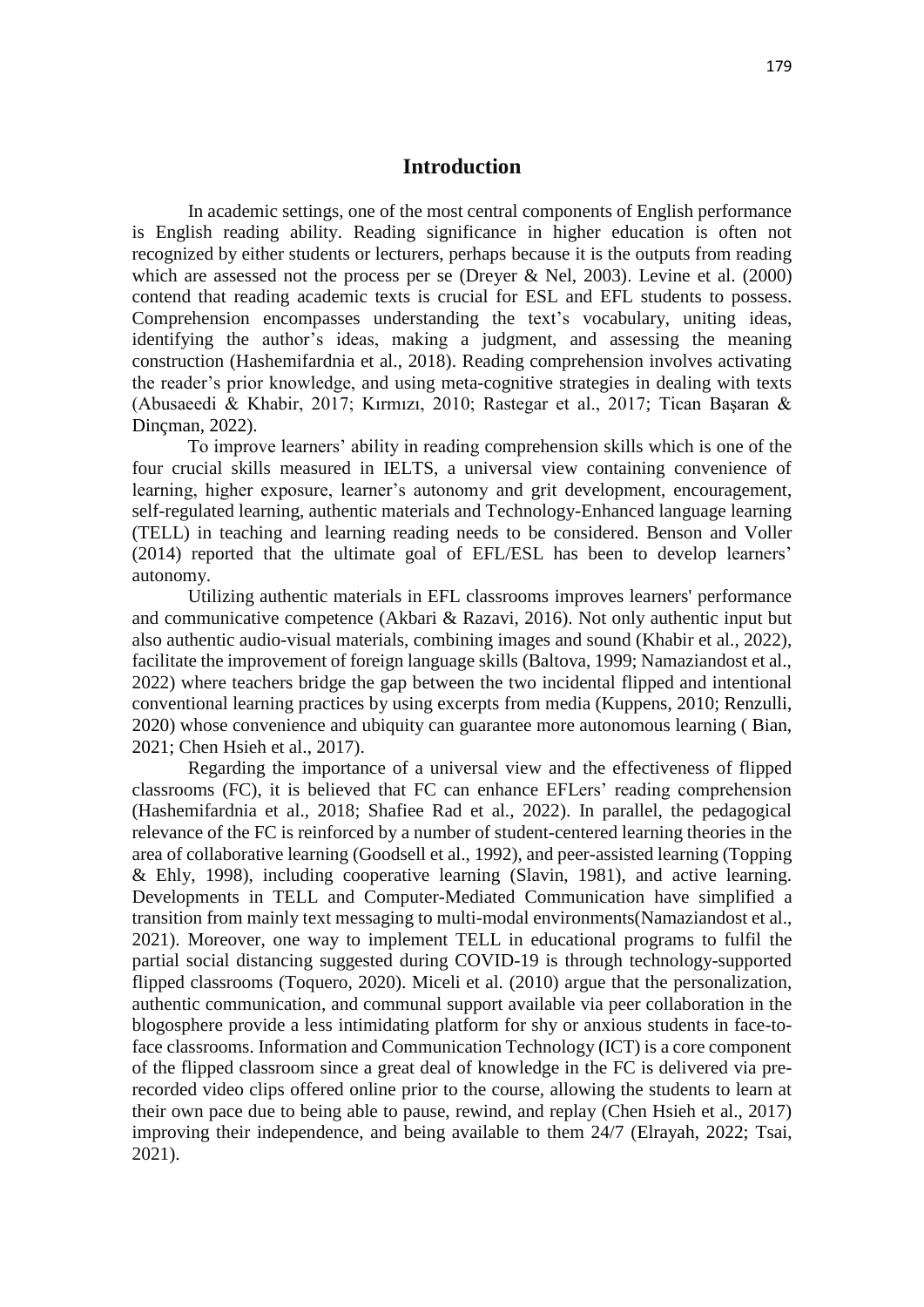Furthermore, the mobility and availability of materials permit students to gauge their learning more flexibly (Tsai, 2021), leading to more active self-regulated learning (Galway et al., 2015). Flipped learning encourages autonomy more than traditional lectures especially when their abilities in problem-solving via activity-based instruction in classrooms are considered (Baepler et al., 2014; Chen et al., 2014). In these environments, students may be anywhere to interact with teachers/students and learn (Singh & Thurman, 2019), enhancing their autonomy.

In e-learning environments, learners need to self-control learning, use e-teachinglearning materials, and handle distant learning settings (COVID-19 suggested protocol) without decreasing effort or interest (Aparicio et al., 2017), two elements of grit (Duckworth et al., 2007). To be successful in learning, learners need high levels of grit which is defined as patience and enthusiasm for long-term goals (Duckworth et al., 2007). People higher in grit levels show constant effort and do not alter the direction of a goal even if no positive feedback is viewed (Duckworth & Quinn, 2009) and perform better in learning contexts where what is required is self-directed learning, such as in an FC (Aparicio et al., 2017; Duckworth et al., 2007; Khan et al., 2011).

FC, by encouraging self-regulated learning, presupposes interest and self-control over learning (Yoon et al., 2020). Interest and self-control relate to grit and autonomy, respectively. On the other hand, higher levels of grit and autonomy can foster factors needed for better learners' performance in an FC, namely, self-regulated learning and eagerness to keep going. On the whole, there is a reciprocal between FC and grit, FC and autonomy, and grit and autonomy, the improvement of each of which is expected to enhance the other. Moreover, as FC is supposed to lead to better language learning skills such as reading, and as grit and autonomy may render enthusiastic and autonomous learners, the combination of whose improvement is supposed to enhance reading achievement. The hypothetical relationship between FC, grit, autonomy, and reading achievement is depicted in Figure 1. Several studies addressed the variables of this study separately, though there was a shortage of studies on FC, grit, autonomy, and the implementation of FC in terms of its effect on the IELTS reading achievements of EFL learners. Therefore, the novelty of this research is to shed more light on the promising effect of FC in an EFL context.

Considering the importance of grit, autonomy, and reading achievement and the effect of flipping the materials this study sought to investigate the effect of the flipped classroom on grit, autonomy, and reading improvement of EFL learners. Moreover, the students' perceptions of the application of technology in a flipped setting were another objective of the present investigation. In what follows, the theoretical framework of the study, the review of related literature, as well as the research questions, are presented.

## Figure 1

*Hypothetical relationships among FC, grit, autonomy, and reading achievement*

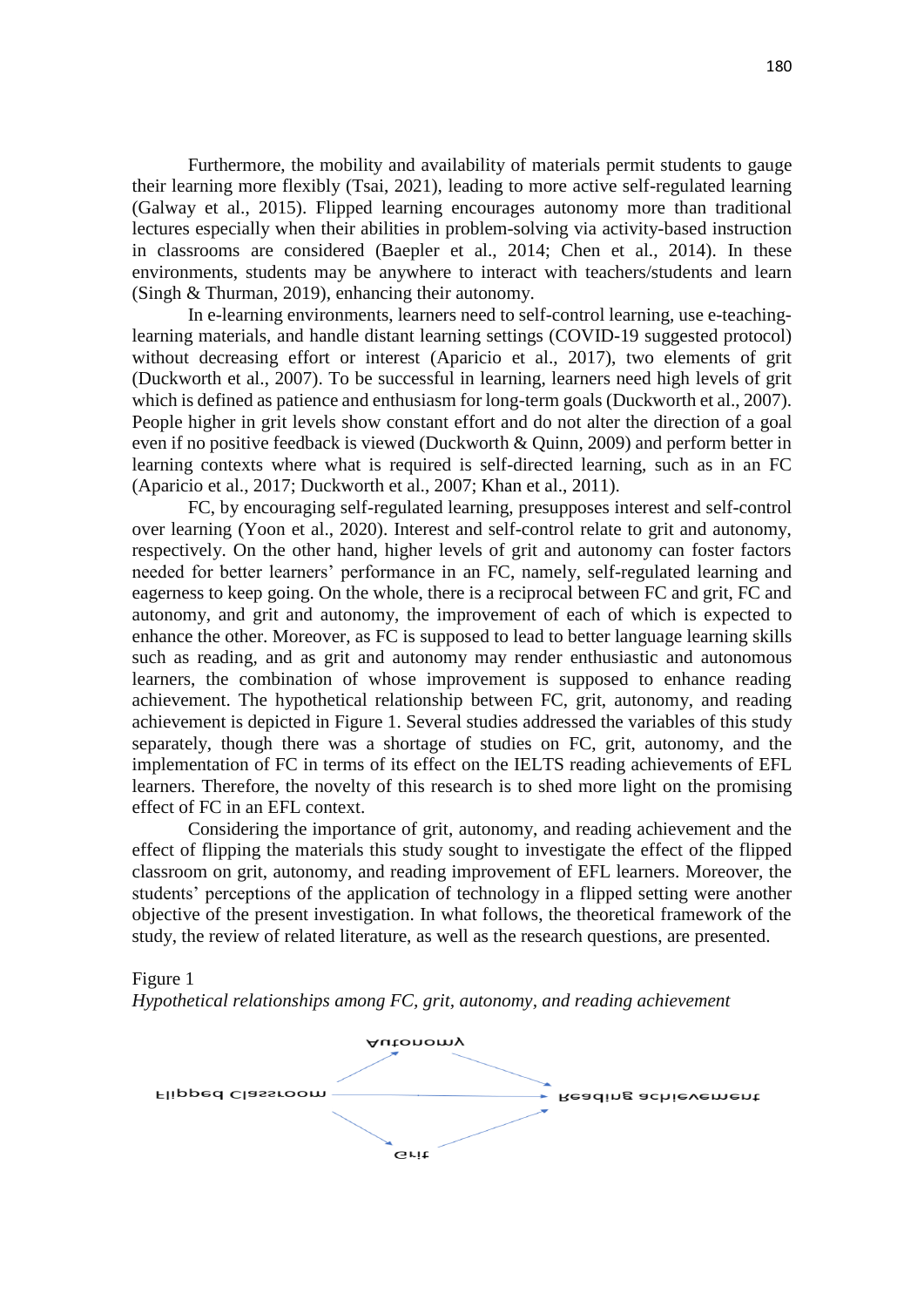## **Theoretical Framework**

The theoretical framework for the flipped classroom in this study is based on the principles of Yarbro et al. (2014). Yarbro et al. (2014) contend that flipped instruction should be based on four pillars, namely flexible environment, intentional content, learning culture, and professional educator. First, to the extent that a flexible environment is concerned, FC in this study was conducted using the researcher's website (www.englishpaths.ir), in which learning opportunities could be created in and outside the class, accompanied by the Adobe Connect platform. Second, regarding learning culture, FC provided rich digital materials for students to learn individually, as well as to reflect on their learning process. Third, this study used videos containing intentional content created by the teacher to optimize students' understanding of the subject matter. Finally, as the instructor of this study was a Cambridge CELTA Cert. professional educator, he constantly monitored students' learning progress, modified teaching styles accordingly, helped students resolve problems, provided proper feedback, and assessed students' learning.

The theoretical framework for presenting reading is multifold. Regarding the literature, there are various strategies underlying reading comprehension. According to Paris et al. (1991) what enhances reading, and comprehension is activating prior knowledge, and predicting and monitoring comprehension. Among many, some strategies include setting goals, previewing, guessing, monitoring, clarifying, visualizing, and drawing inferences (Duke et al., 2011), and the gradual release of responsibility (Pearson & Gallagher, 1983). Schumm and Mangrum (1991) proposed the acronym FLIP in which F, L, I, and P stand for *friendliness, language, interest, and prior knowledge,* respectively, integration of which helps students develop strategic reading.

As IETLS reading is not merely reading for comprehension purposes, but also test purposes, this research used CELTA Trainer's Manual (Thornburry & Watkins, 2007) as the ground for teaching reading. CELTA Trainer's Manual suggests that to teach reading effectively certain pre- while- and post-reading steps (i.e., activating schemata, preteaching vocabulary, doing gist reading tasks, working on more detailed questions, attending to specific language features of the text, and internalizing the text) need to be generally followed. Generally, the activities mentioned above are in line with activities (e.g., skimming and scanning) necessary for achieving a good IELTS reading score.

Considering in-class activities, concepts of community of practice (Vygotsky, 1978), situated learning, legitimate peripheral participation and learning, and the importance of social interactions preceding learning development (Lave  $\&$  Wenger, 1991), as well as scaffolding apprentices, more knowledgeable other (MKO), zone of proximal development (ZPD), collaborative learning and reciprocal teaching-learning (Vygotsky, 1978) were carefully considered.

# **Literature review**

This section pays special attention to the literature significant to our research.

Flipped Classroom effectiveness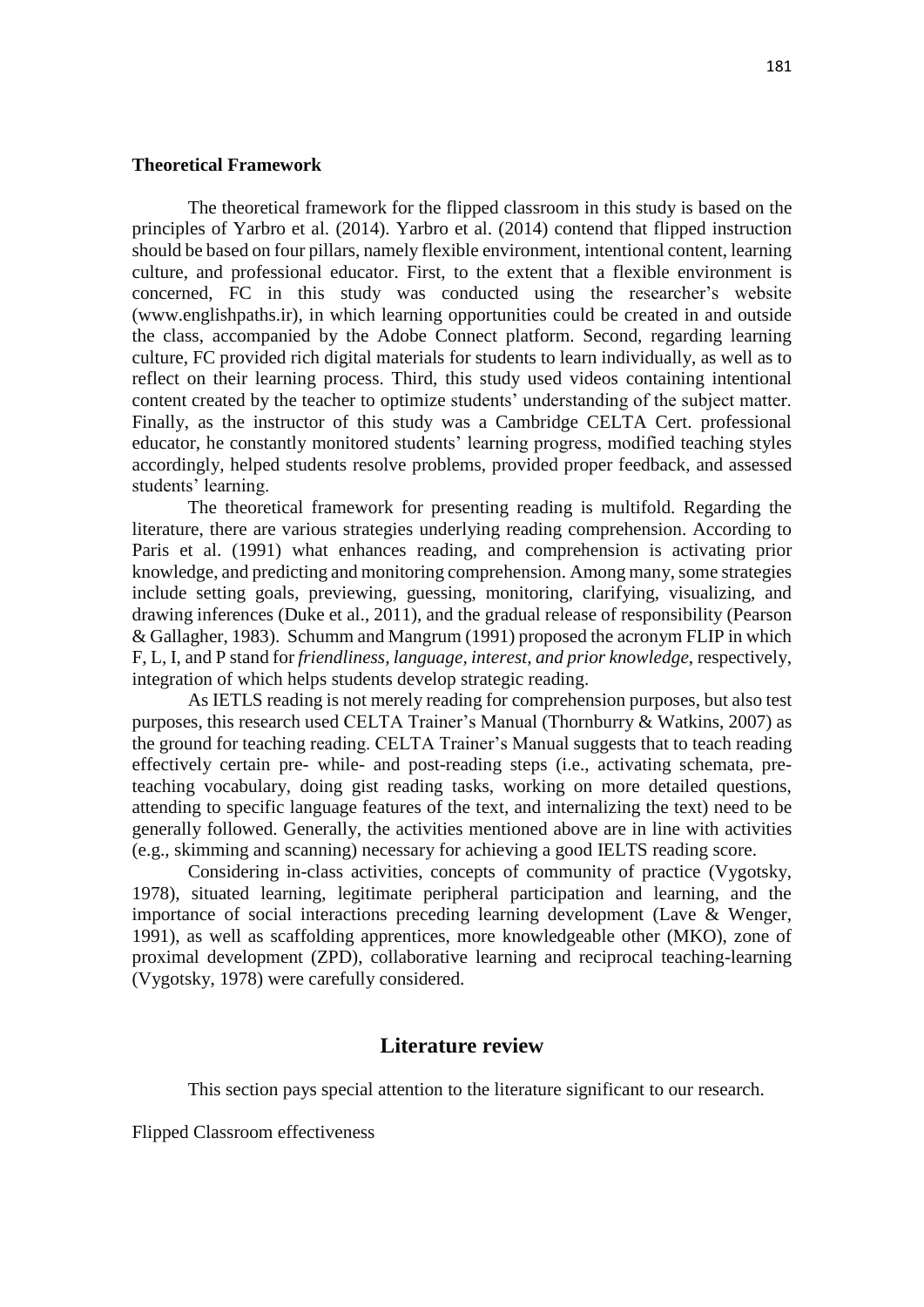In a study, Khabir et al. (2022) found a positive impact of the flipped classroom on intercultural sensitivity and effectiveness in an EFL context. In conventional classrooms, students are passive receivers of instructions, while FC enforces classes to be student-centered (Akçayır & Akçayır, 2018). Applying FC is encouraged by several studies due to its student-teacher-student interactivity (Enfield, 2013; Lage et al., 2000; Thorne et al., 2009), empowerment of learners to self-regulate their learning and therefore be more autonomous (Enfield, 2013; Han, 2015; Johnson & Marsh, 2014; Tsai, 2021), improvement of students learning performance (Akçayır & Akçayır, 2018), and multimodality and ubiquity of teaching and learning (Tsai, 2021).

Moreover, some scholars (Johnson & Marsh, 2014; Mehring, 2016) reported that by forming a cooperative learning environment and incorporating reinforcement activities, FC can be effective in EFL education. In parallel, Wu et al. (2017) indicated that students' oral proficiency grounded on the IELTS assessment criteria improved significantly after FC instruction. In a quasi-experimental design, Sahragard et al. (2020) explored the effect of flipped instruction on IETLS writing and revealed that FC had a positive significant relationship with participants' writing scores. Some other researchers found that the administration of FC fostered opportunities for learners to structure their knowledge, deliver their ideas, and then experiment with their interpersonal communication skills (Adnan, 2017; Arnold-Garza, 2014).

## Flipped classroom and academic subjects

The promising impact of FC on academic settings has been well reported in many different subjects (Baepler et al., 2014), including foreign language education (Turan & Akdag-Cimen, 2020). Yu and Wang (2016) indicated the improved performance of students undergoing FC in business English writing.

## Flipped classroom and reading

Hashemifardnia et al. (2018) indicated that the students receiving instruction through FC performed better compared to those being trained in conventional classrooms. Karimi and Hamzavi's (2017) findings revealed that FC positively affected the reading comprehension ability of EFL students. In their research Abaeian and Samadi (2016) investigated the effect of FC on Iranian EFL learners' reading comprehension with different proficiency levels. They found out that although upper-intermediate and intermediate level learners in EG outperformed those in CG, intermediate learners benefited from FC more than upper intermediate students in EG.

### The flipped classroom, autonomy, and grit

Some research found that flipped-classroom settings encouraged autonomous learning and peer interaction in participants (Strayer, 2012; Zainuddin & Perera, 2019). Tsai (2021), to study the impact of the FC on EFL learners' autonomy in a content-based context, revealed that learners' autonomy improved regarding strategy use, interaction with the materials, social resources, and self-management of e-learning. Furthermore, Du (2020) and Han (2015) indicated that FC cultivated college students' autonomous learning abilities and their autonomous learning behavior. In a recent study, Du (2020)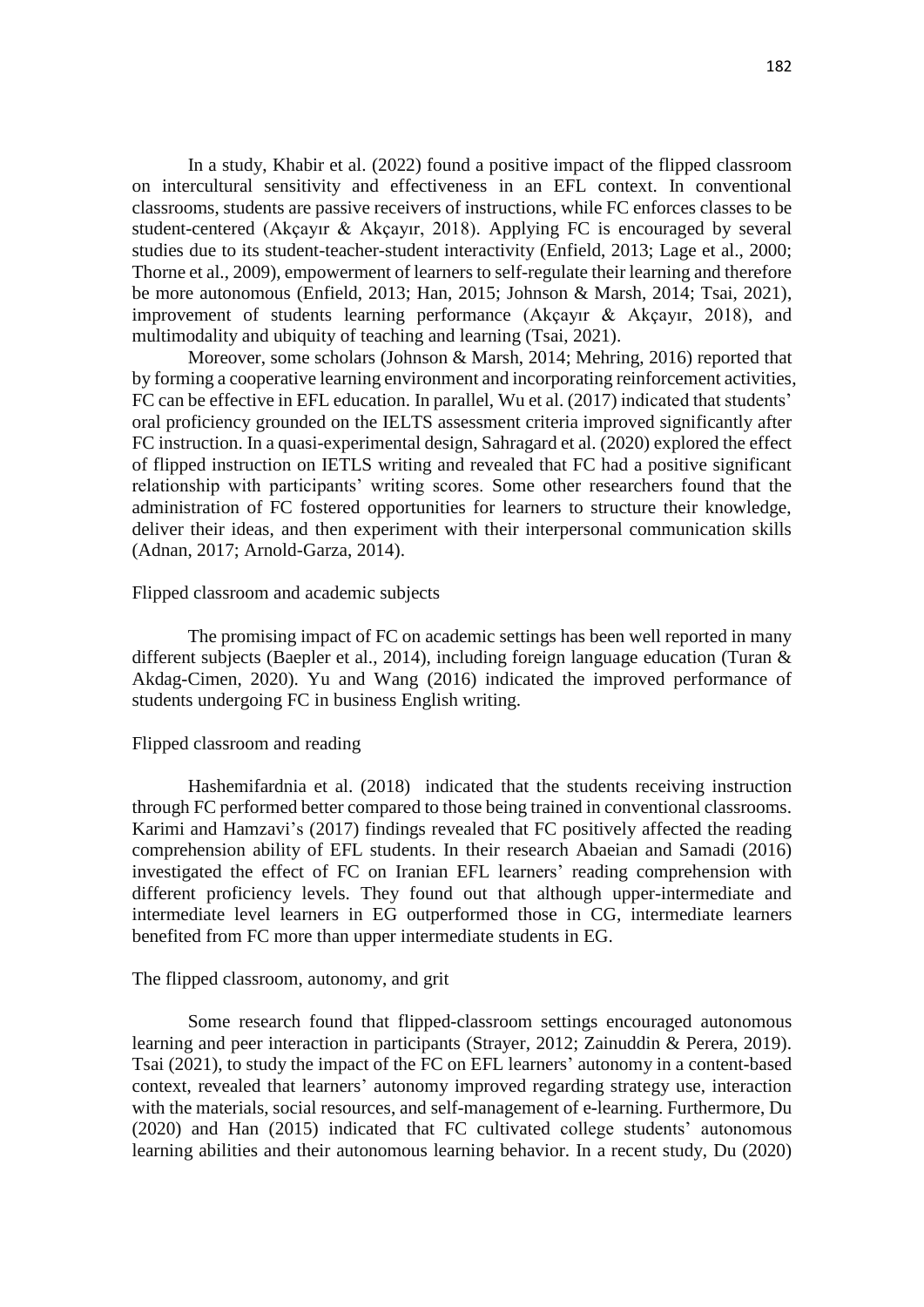investigating the self-constructed flipped classroom teaching model revealed that flipped classroom could significantly enhance the students' English comprehension levels as well as their autonomy.

## Flipped classroom and perception

The findings of Zainuddin and Attaran (2016) and Karimi and Hamzavi (2017) depicted that not only did students possess positive attitudes toward FC but also they recommended FC for other courses. This was because the students believed that FC catalyzed learning. Shy and quiet as well as full-time international students were positively impacted by FC, though part-time students faced challenges (Zainuddin & Attaran, 2016). Galway et al.'s (2015) post-survey data indicated positive perceptions of students towards FC. Another study (He et al., 2016) found out that students had bipolar opinions toward FC.

## The current study

As mentioned in the review of the literature above, there are a plethora of studies that investigated the effects of FC separately on education, autonomy, and reading; however, the studies on the impact of FC on grit are scarce. Moreover, the EFL context is lacking in research. Additionally, in some research, the perception of the participants is well reported. What is more to say is that, to the best knowledge of the researchers, there were no studies which investigated the impact of FC on grit, the autonomy of the students which are supposed to play important roles in self-regulated learning and eagerness to delve more into learning in general and reading in particular. As a result, this study sought to shed more light on the reading achievement of the students strengthened by FC instruction and empowered by the development of grit and autonomy in an EFL context with a view to IELTS.

## Research questions

- 1. Are there any significant differences between pre-tests and post-tests of grit, autonomy, and IELTS reading scores in each control group and experimental group?
- 2. How does a flipped English classroom intervention impact experimental group students' grit, autonomy, and IELTS reading scores?
- 3. In what ways will the students' perception be compared at the initial and final stages of a flipped classroom?

# **Method**

# Research design

This study used a quasi-experimental method in which the control group underwent non-flipped instruction of the IELTS readings, while the experimental group received flipped instructions. Changes in the IELTS reading, grit, and autonomy scores of the participants after the second administration of IELTS reading test, grit, and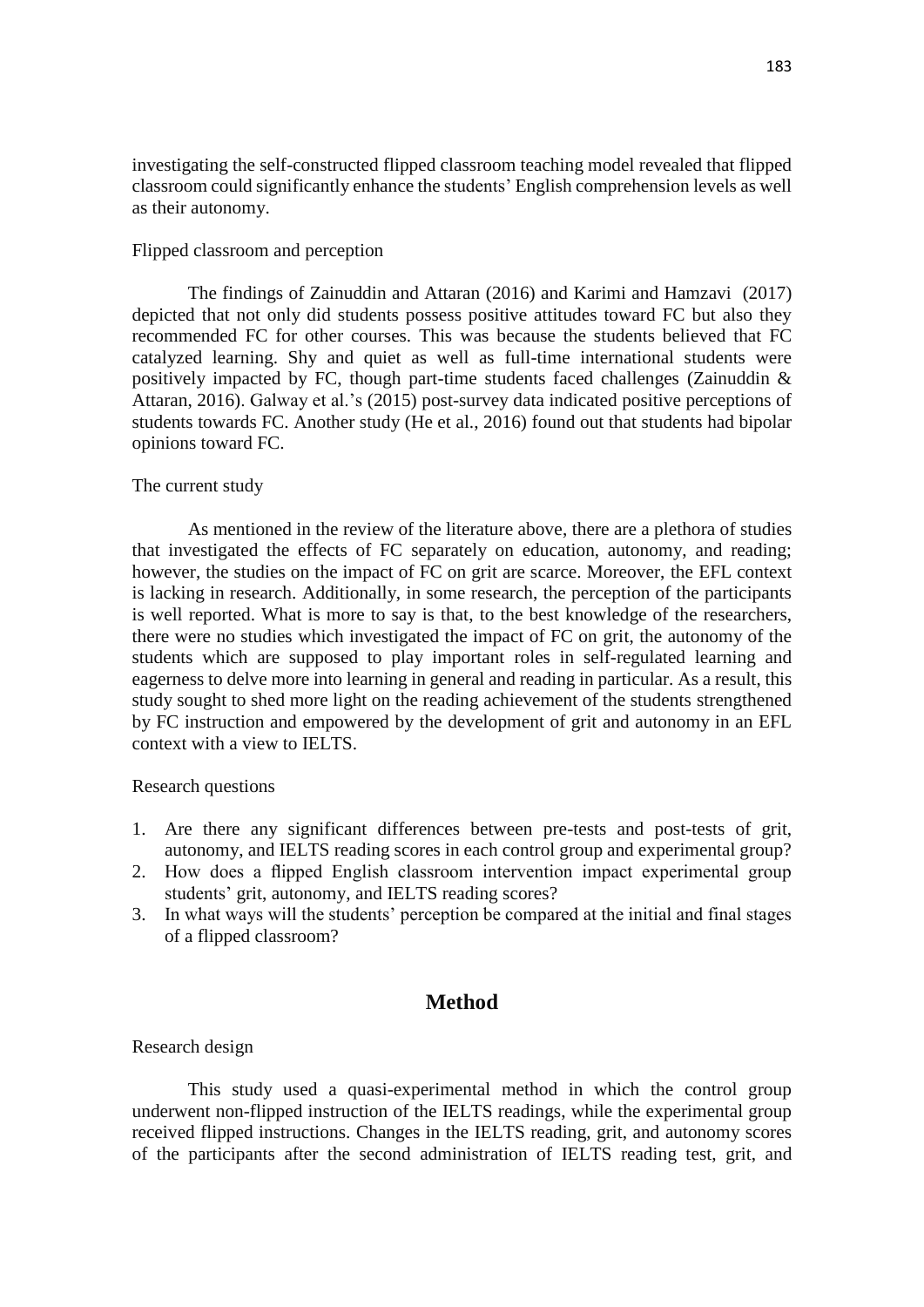autonomy scales are expected to be the result of the flipped intervention. Both withingroup differences using paired samples t-test and between-group differences using independent samples *t-*test were run. It is worth saying that this research was a part of a wider study containing qualitative and quantitative sections which could not be reported here due to the word count and publication limitations.

## Participants

This study was conducted with upper-intermediate female and male students in selected Kerman institutes. The participants were selected through convenience nonrandom sampling. The groups were intact due to the consideration of the language institutes. Moreover, to ensure the homogeneity of the participants in terms of the level of L2 proficiency, Oxford Quick Placement Test (OQPT) was conducted. A total of 46 participants participated in the study. The participants were assigned to 4 classes, two control group classes  $(CG1=10n \& CG2=11)$  and two experimental group classes  $(EG1=12n \& EG2=13n)$ . The rationale behind selecting upper-intermediate students was that they were supposed to possess satisfactory English proficiency to deal with IELTS readings more effectively. Prior to the administration of the placement test, informed consent was given to the samples following the APA ethical guidelines. The descriptive statistics of the participants are shown in table 1. Before conducting the treatment, a number of independent sample *t*-tests were run to ensure the homogeneity of the participants in groups considering the pre-tests assessments. The results did not show any significant differences between control group and experimental group in terms of autonomy,  $t(44) = -.919$ ,  $p = .36$ ; grit  $t(44) = .560$ ,  $p = .579$  and IELTS reading  $t(44) =$ *-.893, p = .377.*

#### Table 1

|                                                                 | <b>Gender</b>                             |        |  | Age |  |                       |  |    | <b>OOPT</b> |                  |      |  |
|-----------------------------------------------------------------|-------------------------------------------|--------|--|-----|--|-----------------------|--|----|-------------|------------------|------|--|
|                                                                 | <b>Male</b>                               | Female |  |     |  | Total Min Max Mean SD |  |    |             | Min Max Mean     | - SD |  |
| Control<br>Group                                                | 12 (57.1%) 9 (42.9%) 21 21 39 26.76 4.04  |        |  |     |  |                       |  | 47 |             | 56 50.85 3.22    |      |  |
| Experimental 14 (56.0%) 11 (44.0%) 25 22 41 29.92 5.55<br>Group |                                           |        |  |     |  |                       |  |    |             | 46 56 51.20 2.87 |      |  |
| Total                                                           | 26 (56.5%) 20 (43.5%) 46 21 41 28.47 5.12 |        |  |     |  |                       |  | 46 |             | 56 51.04 3.01    |      |  |

# *The descriptive statistics of the participants by group, gender, age and OQPT.*

**Instruments** 

The following instruments were used to gather the required data.

## Oxford Quick Placement Test

The placement test used for the study was the 60-item OQPT (2001). This test which is divided into two parts is devised by Oxford University Press (OUP) and the University of Cambridge Local Examinations Syndicate (UCLES). Part One and two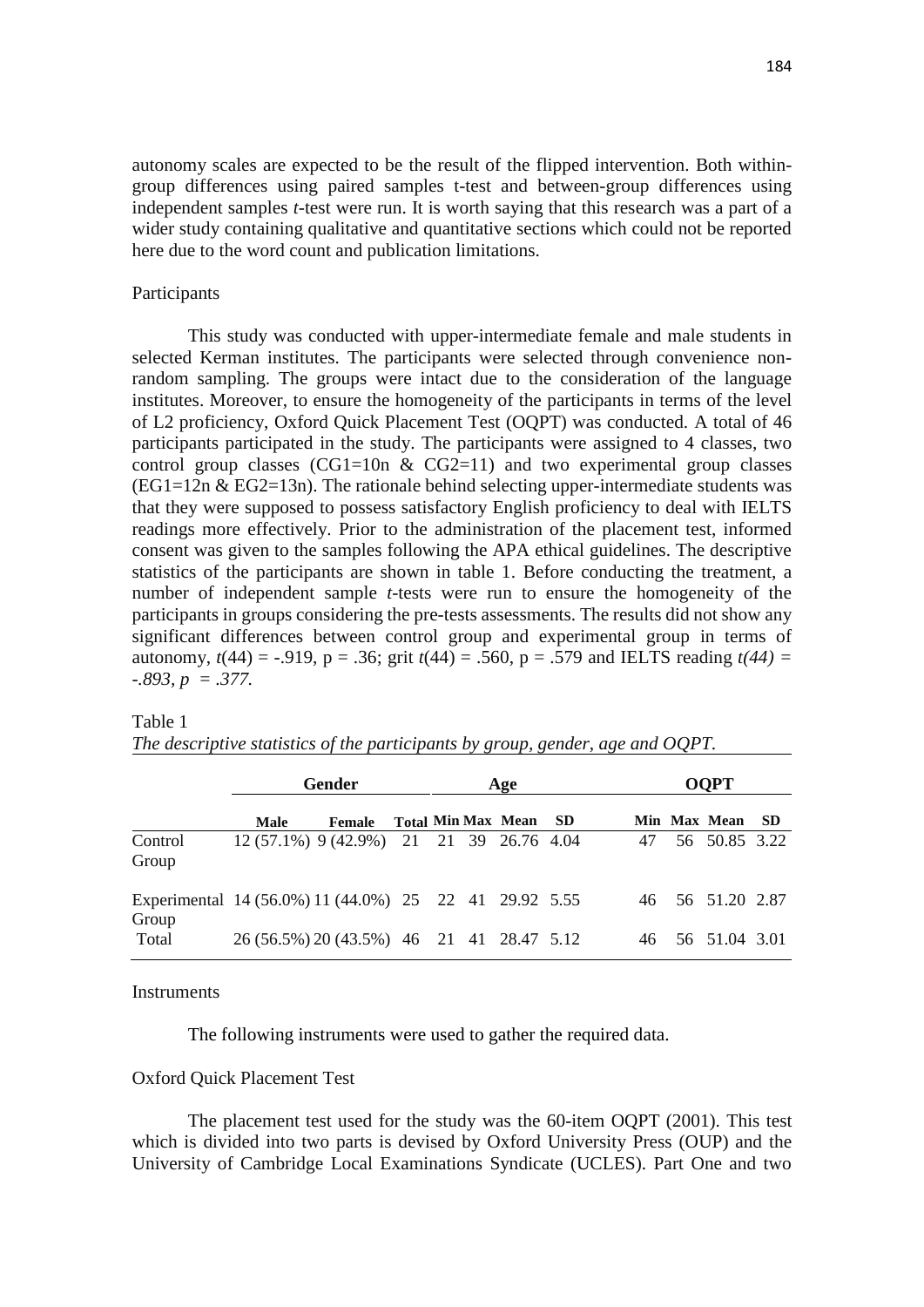contain questions 1–40 and 41–60, respectively. This test is reported to be standardized, and thus its validity, reliability, and item difficulty are at a satisfactory level. The scorelevel criteria proposed by Afshinfar and Shokouhifar (2016) were used. Based on the criteria, the students whose scores fell between 37-44 were considered upper-intermediate level students.

## Grit Scale

This research used the grit scale developed by Duckworth, et al. (2007) as postand pre-tests to measure the participants' grit improvement after the intervention. It includes 12 items in a 5-point Likert style. The first 6 items measure perseverance of effort. items 7 to 12 measure the consistency of interests and are reverse-coded so that a larger value shows higher consistency of interests. Duckworth, et al. (2007) reported high internal consistency  $\alpha$  = (0.85) for the overall scale and for each factor (Consistency of Interests,  $\alpha = 0.84$ ; Perseverance of Effort,  $\alpha = 0.78$ ). Regarding the validity of the scale, the 12 items were developed based on theoretical and empirical literature on grit on 1,545 samples (Duckworth et al., 2007). Duckworth et al. (2007) ran exploratory and confirmatory factor analyses to validate a second-order factor model with two specific factors (consistency of interests and perseverance of effort) and then a general grit factor. They then considered item-total correlations, internal reliability coefficients, and redundancy to eliminate 10 items. On the remaining 17 items, they conducted an exploratory factor analysis on half of the observations chosen at random ( $n = 772$ ). They reported items with loadings of at least .40, yielding internally consistent factors. Further, the results of confirmatory factor analysis that tested the two-factor model showed satisfactory indexes (RMSEA =  $.06 - .10$  and CFI =  $.86 - .96$ ) (Duckworth & Quinn, 2009).

### Autonomy Scale

To investigate learners' autonomy Tsai's (2021) questionnaire was used. The questionnaire contains five constructs: Tsai (2021) adapted items used in Sanprasert (2010). The questionnaire was validated through rigorous statistical analysis and yielded 5 subcomponents, namely, learner autonomous strategy, learner autonomous behavior, learner independence, learner confidence, and characteristics of autonomous learners. The items were incorporated into a five-point Likert scale from strongly disagree to strongly agree. The questionnaire has been used in most studies related to autonomy in SLA research. The estimated reliability indexes (Cronbach's alpha) were placed at 0.89 for overall strategy items, 0.87 for the subsection of learner autonomous strategy, 0.91 for learner autonomous behavior, 0.86 for learner independence, 0.88 for learner confidence, and 0.93 for characteristics of autonomous learners.

#### IELTS Reading Tests

To fulfil the purposes of this research, academic tests 2 and 4 of Cambridge IELTS 16 were selected. They are standardized tests. The reason why Cambridge 16 was selected over other Cambridge IELTS 1-15 was because the participants expressed they had not taken its IELTS tests. Each reading test included three reading passages and 40 questions covering a number of task types. All conditions were the same as the real IELTS tests.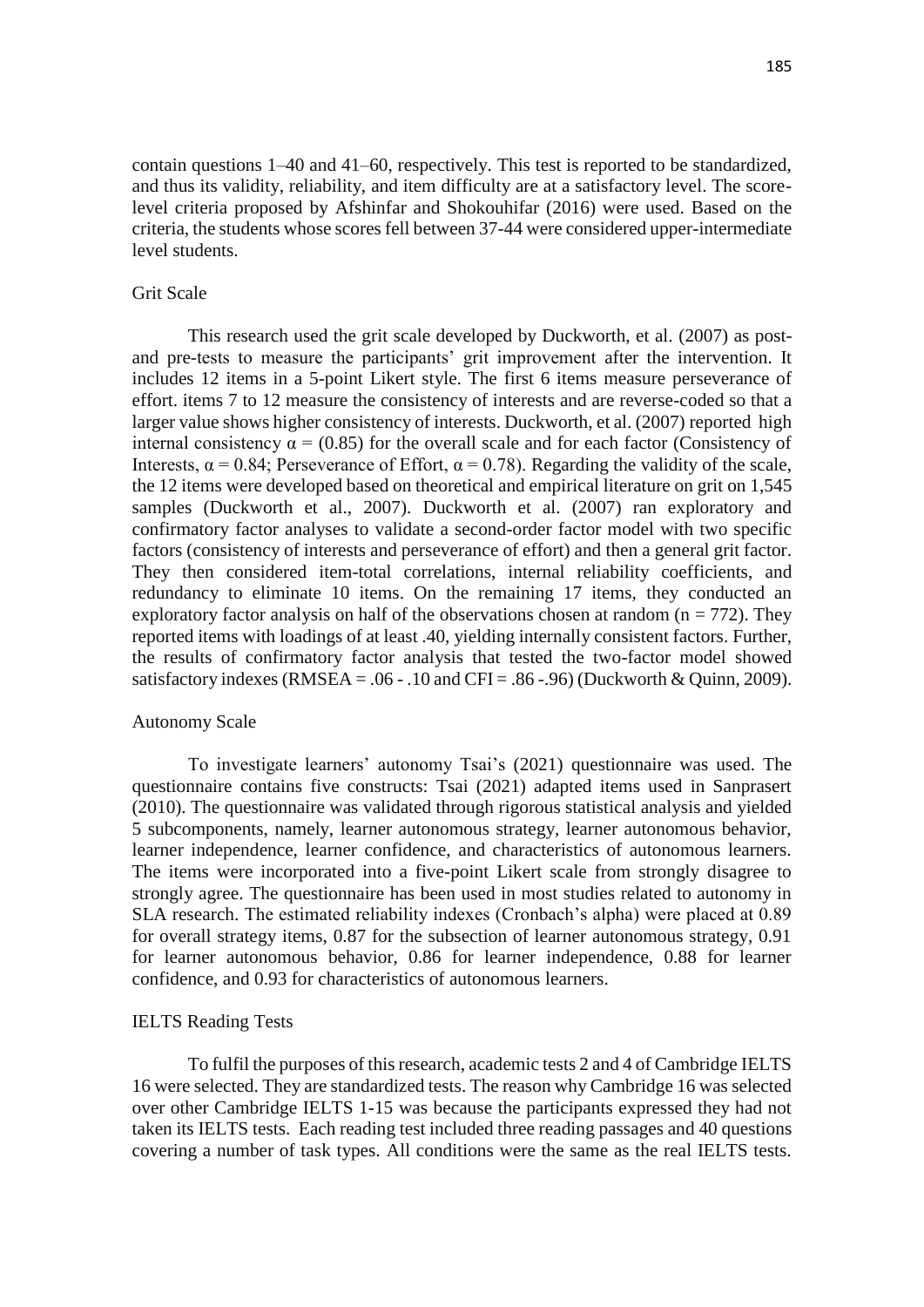The script was read, the steps were followed, the PowerPoint was shown, 60 minutes was allocated, the OMRs were scored according to the answer key at the end of the book, and the real IELTS reading scores were calculated accordingly. Regarding reliability and validity, as Cambridge IELTS 16 is produced by Cambridge exams publishing its reliability and validity are at satisfactory levels.

#### Perception semi-structured interview

Considering the effect of positive perception on learning for shy and quiet students a semi-structured interview was used. Group interviews were conducted with randomly selected individuals from experimental group participants during the 2 online sessions to assess the perception of participants towards the flipped classroom. Various questions were prudently devised as a guide for the interviewer to help contextualize and elicit the required data according to the four pillars of FC Yarbro et al. (2014). The questions were then reviewed by one scholar skilled in qualitative research methodology as well as teaching English to provide feedback regarding their accuracy and suitability to obtain the related information. Both yes/no and open-ended questions were used to allow for a more profound understanding of the phenomenon under study.

## Model of Presenting Reading

For experimental group participants, focusing on the topic of the unit and the strategies used, two days prior to each session the researcher uploaded a related video on the companion website. The participants watched the videos and answered 10-item quizzes to make sure they had watched them to the end. On class day, the researcher asked a few students to recite what they remembered from the recordings. This way their schemata were activated more. As CELTA Trainer's Manual (Thornburry & Watkins, 2007) suggests, eliciting and pre-teaching of some important vocabulary was conducted afterward. The researcher followed the steps recommended in the Mindset for IELTS 2 teacher's book as well as the steps in Mindset for IELTS 2 student's book to keep all the non-flipped teaching procedures the same in all four classes as much as possible. This way the researcher hoped to have controlled other intervening variables so that the results might reflect the effect of flipping. One other reason to use the teacher's book as the reference book for teaching was that the units in Mindset for IELTS books do not contain the same exercises with similar strategies. Each unit focuses on certain strategies for a variety of IELTS reading question types.

#### Procedure

Prior to data collection, an informed consent form was filled out by the participants. Having completed the demographic information, the participants sat the OQPT (30-35 mins) to assure their proficiency homogeneity after the analysis of the scores. The next day the participants completed autonomy and grit scales. They then took the IELTS academic reading test 2 from Cambridge 16 one week later. The IELTS reading OMRs were scored carefully based on the Academic IELTS reading scoring.

After scoring OQPT and allocating the participants into CG & EG classes, the teacher-researcher started presenting materials two sessions per week to each of the four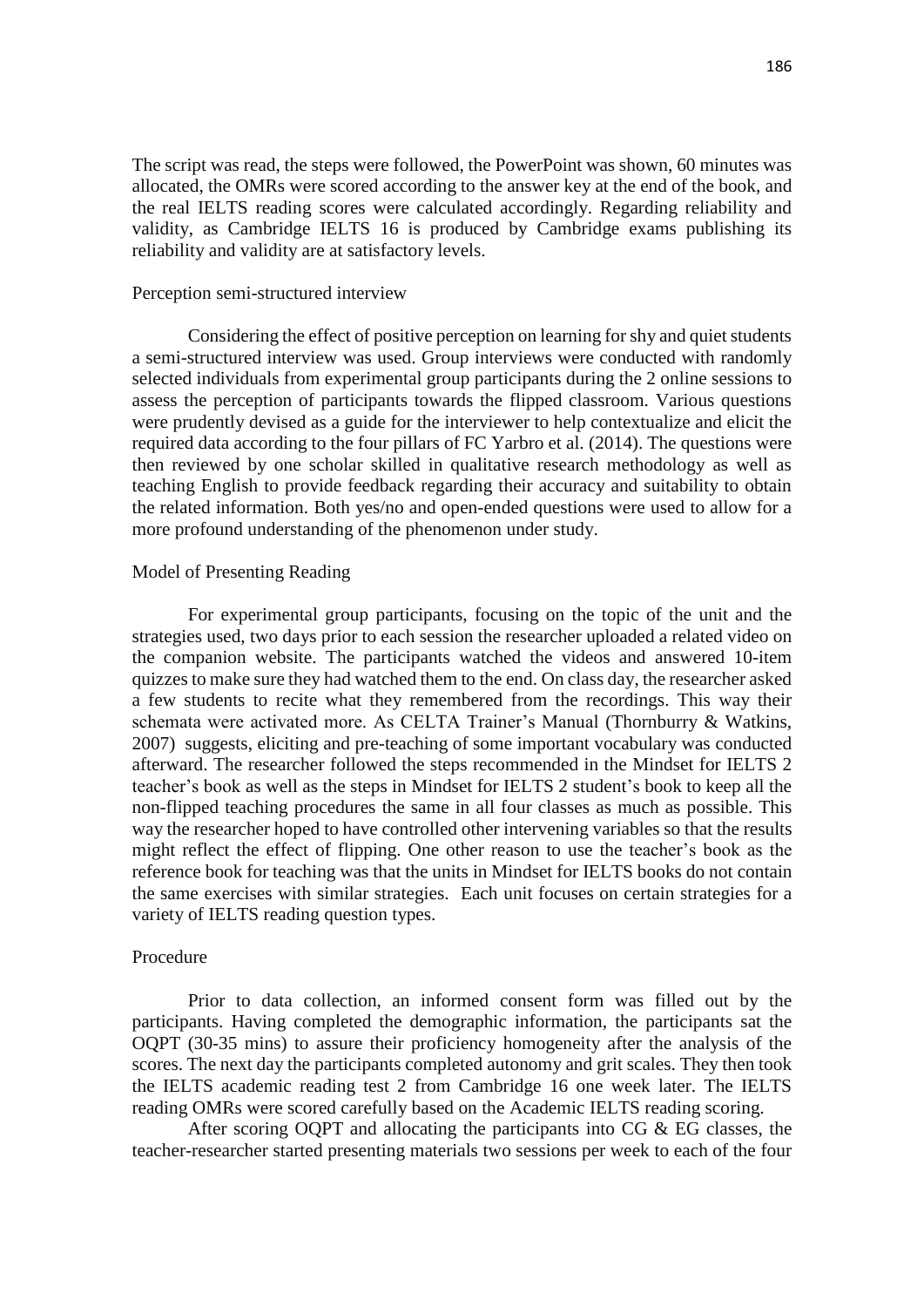classes for 4 weeks. Each reading unit was taught in 2 sessions per week. The exam skill of each reading was taught on Thursdays. All classes received the same materials; however, the CG underwent the intervention in a non-flipped manner. The participants in the experimental group experienced flipped classroom instructions using the researchers' personal website (www.englishpaths.ir). After having watched the flipped-wised prepared videos, the participants answered 10-item quizzes, for the researcher to make sure they had watched them to the end. In flipping the classes, the teacher-researcher followed all 4 FC pillars Yarbro et al. (2014).

At the end of the course, autonomy and grit scales were given to all the participants of both EG and CG again to draw comparisons. IELTS reading test 4 from Cambridge IELTS 16 was administered to participants in CG and EG as well. A semistructured interview was presented to 13 participants, randomly selected from EG classes. The interviews were conducted in Persian. The data were recorded and content analysis was performed via MAXQDA 2020. Furthermore, the qualitative data were analyzed using narrative content analysis. After that, the first author accompanied by a qualified research assistant transcribed the audio-taped files and the discussion notes into an MS Word file. All the transcriptions were translated into English afterward. The translated data were transferred to MAXQDA 2020 software. Regarding McCrudden and Barnes (2016), thematic analysis was performed in 5 steps. In the beginning, the two researchers read and re-read the manuscripts independently to familiarize themselves with the data. Secondly, both researchers compared each individual's qualitative data with their quantitative data (pre-test and post-test). In the third step, initial codes were produced. Fourth, both researchers created categories by combining similar codes. In the final step, the themes were recognized and the relevant relationships according to participants' replies were compared and then examined. The first and second researchers finally discussed the emerged codes and themes to ensure inter-rater agreement. Any disagreements or disconfirming evidence were then reanalyzed and resolved. Inference quality, reliability, validity, credibility, transferability, dependability, and confirmability assumptions were closely met throughout the study. The results are reported below.

# **Results**

The descriptive statistics of the variables are shown in Table 2. In what follows the quantitative results followed by the qualitative results are presented.

| The descriptive statistics of the variables |                               |    |        |        |        |           |  |  |  |
|---------------------------------------------|-------------------------------|----|--------|--------|--------|-----------|--|--|--|
|                                             |                               | N  | Min    | Max    | Mean   | <b>SD</b> |  |  |  |
| Control Group                               | <b>Autonomy Pre-test</b>      | 21 | 90.00  | 118.00 | 103.09 | 7.79      |  |  |  |
|                                             | <b>Autonomy Post-test</b>     | 21 | 100.00 | 126.00 | 108.38 | 6.77      |  |  |  |
|                                             | <b>Grit Pre-test</b>          | 21 | 43.00  | 53.00  | 48.19  | 3.12      |  |  |  |
|                                             | <b>Grit Post-test</b>         | 21 | 43.00  | 55.00  | 48.61  | 3.13      |  |  |  |
|                                             | <b>IELTS</b> reading Pre-test | 21 | 22.00  | 28.00  | 24.95  | 1.56      |  |  |  |
|                                             | <b>IELTS</b> reading Post-    | 21 | 24.00  | 29.00  | 26.76  | 1.54      |  |  |  |
|                                             | test                          |    |        |        |        |           |  |  |  |
| <b>Experimental Group</b>                   | <b>Autonomy Pre-test</b>      | 25 | 95.00  | 120.00 | 105.12 | 7.13      |  |  |  |
|                                             | Autonomy Post-test            | 25 | 107.00 | 126.00 | 116.48 | 5.97      |  |  |  |
|                                             | <b>Grit Pre-test</b>          | 25 | 40.00  | 56.00  | 47.56  | 4.29      |  |  |  |
|                                             | <b>Grit Post-test</b>         | 25 | 49.00  | 57.00  | 53.08  | 2.28      |  |  |  |

Table 2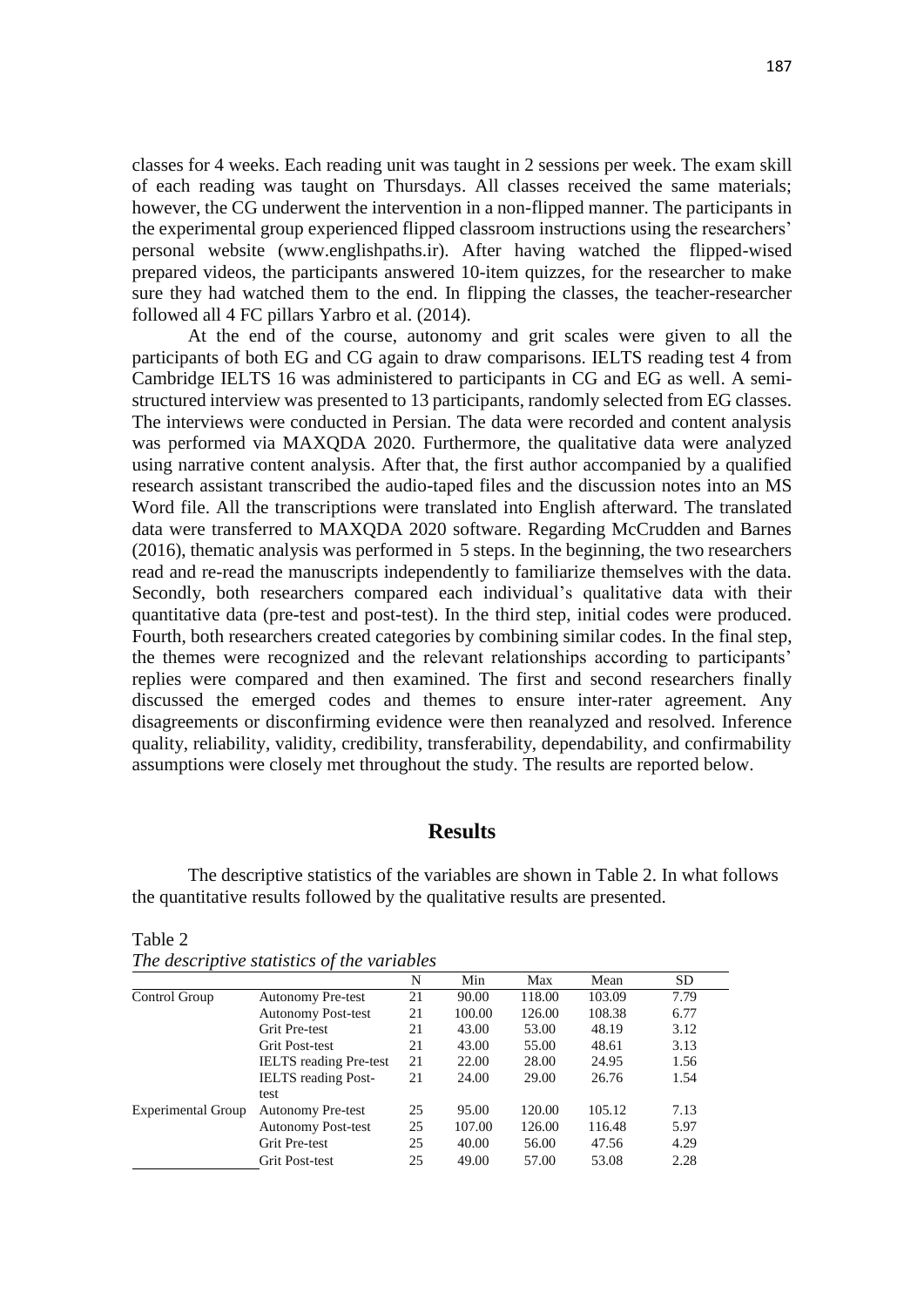| IELTS reading Pre-test 25  |     | 22.00 | 28.00 | 25.36 | 1.52 |
|----------------------------|-----|-------|-------|-------|------|
| <b>IELTS</b> reading Post- | -25 | 28.00 | 34.00 | 30.64 | 1.52 |
| test                       |     |       |       |       |      |

# **Differences between pre-tests and post-tests of grit, autonomy, and IELTS reading scores in CG and EG**

To answer RQ1, a paired samples *t*-test analysis was run (Table 3). The assumptions of normality and homogeneity of variance were explored before conducting the main statistical analyses. The results did not show any deviations from the presumed assumptions.

*Paired-samples t-test analyses of autonomy, grit, and IELTS reading test*

Table 3

|                              |        |                                | Mean   | N  | <b>SD</b> | SE Mean | r   | t        | df | Sig. p |
|------------------------------|--------|--------------------------------|--------|----|-----------|---------|-----|----------|----|--------|
| Control<br>Group             | Pair 1 | <b>Autonomy Pre-test</b>       | 103.09 | 21 | 7.79      | 1.70    | .74 | $-4.60$  | 20 | 0.000  |
|                              |        | <b>Autonomy Post-test</b>      | 108.38 | 21 | 6.77      | 1.47    |     |          |    |        |
|                              | Pair 2 | <b>Grit Pre-test</b>           | 48.19  | 21 | 3.12      | .68     | .93 | $-1.75$  | 20 | 0.095  |
|                              |        | <b>Grit Post-test</b>          | 48.61  | 21 | 3.13      | .68     |     |          |    |        |
|                              | Pair 3 | <b>IELTS</b> reading Pre-test  | 24.95  | 21 | 1.56      | .34     | .14 | $-4.06$  | 20 | 0.001  |
|                              |        | <b>IELTS</b> reading Post-test | 26.76  | 21 | 1.54      | .33     |     |          |    |        |
| Experimental Pair 1<br>Group |        | <b>Autonomy Pre-test</b>       | 105.12 | 25 | 7.13      | 1.42    | .56 | $-9.10$  | 24 | 0.000  |
|                              |        | <b>Autonomy Post-test</b>      | 116.48 | 25 | 5.97      | 1.19    |     |          |    |        |
|                              | Pair 2 | <b>Grit Pre-test</b>           | 47.56  | 25 | 4.29      | .85     | .62 | $-8.19$  | 24 | 0.000  |
|                              |        | <b>Grit Post-test</b>          | 53.08  | 25 | 2.28      | .45     |     |          |    |        |
|                              | Pair 3 | <b>IELTS</b> reading Pre-test  | 25.36  | 25 | 1.52      | .30     | .61 | $-19.71$ | 24 | 0.000  |
|                              |        | <b>IELTS</b> reading Post-test | 30.64  | 25 | 1.52      | .30     |     |          |    |        |

In the control group, considering the first research question, the participants did not obtain significantly different scores on autonomy post-test  $(M = 108.38, SD = 6.77,$ *SE* = 1.47) compared to their pre-test scores ( $M = 103.09$ , *SD* = 7.79, *SE* = 1.70), *t* (20) = -4.60,  $p = 0.000$ ,  $r = .74$ . Likewise, the participants did not gain significantly different scores on grit post-test ( $M = 48.61$ ,  $SD = 3.13$ ,  $SE = .68$ ) compared to their pre-test scores  $(M = 48.19, SD = 3.12, SE = .68), t(20) = 1.75, p = 0.095, r = .93$ . Similarly, the participants' scores on IELTS post-test ( $M = 26.76$ ,  $SD = 1.54$ ,  $SE = .33$ ) did not indicate a significant difference compared to their pre-test scores ( $M = 24.95$ ,  $SD = 1.56$ ,  $SE = .34$ ),  $t(20) = -4.06, p = 0.001, r = .14.$ 

In the experimental group, considering the first research question, the participants obtained significantly higher scores on autonomy post-test ( $M = 116.59$ ,  $SD = 5.97$ ,  $SE =$ 1.19) compared to their pre-test scores (*M* = 105.12, *SD* = 7.13, *SE* = 1.42), *t* (24) =-9.10,  $p = 0.000$ ,  $r = .56$ . Moreover, the participants obtained significantly higher scores on grit post-test ( $M = 53.08$ ,  $SD = 2.28$ ,  $SE = .45$ ) compared to their pre-test scores ( $M = 47.56$ , *SD* = 4.29, *SE* = .85), *t* (24) = -8.19, *p* = 0.000, *r* = .62. In a similar manner, the participants obtained significantly higher scores on IELTS post-test  $(M = 30.64, SD = 1.52, SE = .30)$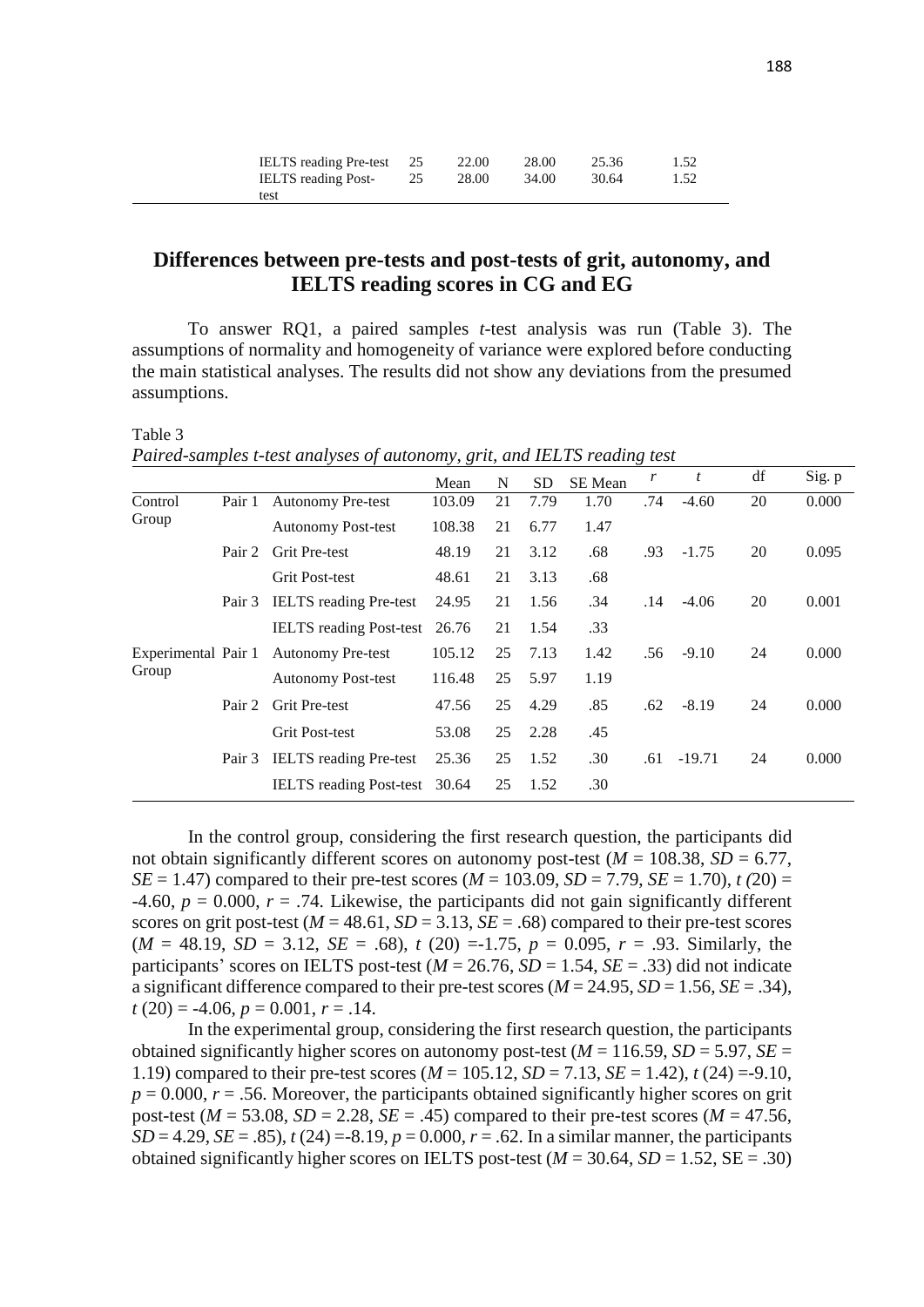compared to their pre-test scores ( $M = 25.36$ ,  $SD = 1.52$ ,  $SE = .30$ ),  $t(24) = -8.19$ ,  $p =$ 0.000,  $r = .62$ .

In sum, the results indicate that the treatment had a significant effect on participants' autonomy, grit, and IELTS reading scores in the experimental group. Moreover, the results indicated that in the control group both autonomy and IETLS reading scores improved significantly; however, grit scores did not show any significant difference in pre- and post-tests. The qualitative data were also recorded; however, reporting the qualitative data is not within the scope of this study.

## FC Effect on Grit, Autonomy, and IELTS Reading

An independent-samples *t*-test was conducted to compare autonomy, grit, and IELTS reading scores of the participants in the control and experimental groups. (Table 4).

#### Table 4

*Independent samples t-test of autonomy, grit, and IELTS reading scores*

|                                | Levene's Test |      |          | Independent samples <i>t</i> -test |            |         |                                            |
|--------------------------------|---------------|------|----------|------------------------------------|------------|---------|--------------------------------------------|
|                                | F             | Sig. | t        | df                                 | $Sig. (2-$ | Mean    | <b>SE</b><br>tailed) Difference Difference |
| <b>Autonomy Post-test</b>      | .016          | .90  | $-4.31$  | 44                                 | .000       | $-8.09$ | 1.87                                       |
| <b>Grit Post-test</b>          | 2.23          | .142 | $-5.564$ | 44                                 | .000       | $-4.46$ | .80                                        |
| <b>IELTS</b> reading Post-test | .001          | .977 | $-8.53$  | 44                                 | .000       | $-3.87$ | .45                                        |

On average, there was a significant improvement in autonomy scores of experimental group ( $M = 116.48$ ,  $SD = 5.97$ ,  $SE = 1.19$ ) compared to the participants in the control group ( $M = 108.38$ ,  $SD = 6.77$ ,  $SE = 1.47$ ),  $t(44) = -4.31$ ,  $p = 0.000$ . There was also significant enhancement in grit scores of experimental group participants ( $M =$ 53.08, *SD* = 2.28, *SE* = .80), compared to the participants' scores in the control group (*M*  $= 48.61, SD = 3.13, SE = .68$ ,  $t(44) = -5.56, p = 0.000$ . Additionally, the results show that the participants in the experimental group obtained significantly higher IELTS reading scores ( $M = 30.64$ ,  $SD = 1.52$ ,  $SE = .45$ ) compared to the participants in the control group ( $M = 26.76$ ,  $SD = 1.54$ ,  $SE = .33$ ),  $t(44) = -8.53$ ,  $p = 0.000$ .

Taken together, the results suggest that the intervention had significantly improved the participants' autonomy, grit, and IELTS reading scores.

## The Perception of The Participants in Flipped Classroom

Regarding the third research question which investigated the perception and attitudes of the participants on FC and after a content analysis, several themes emerged. The data are depicted in Table 5.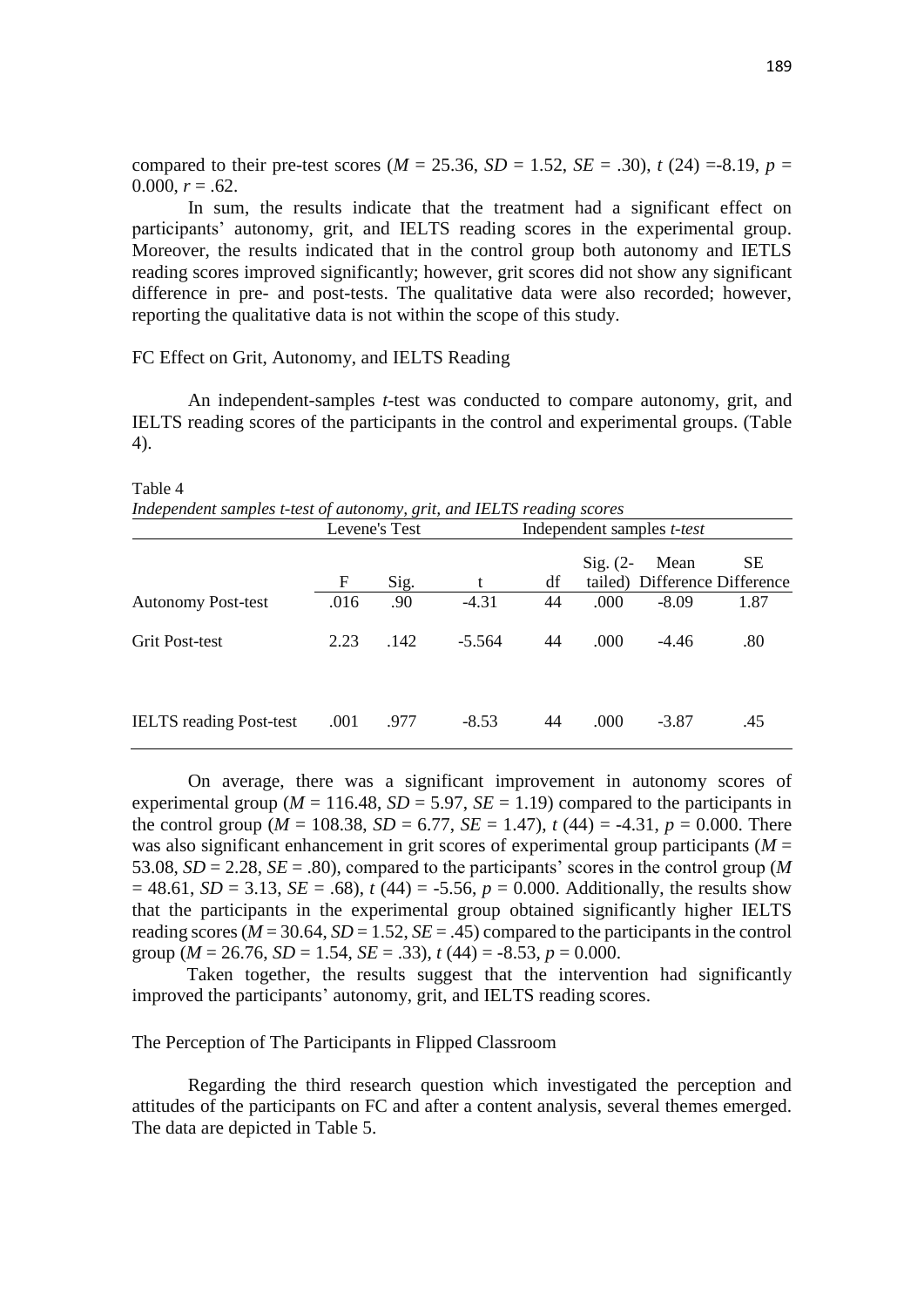Table 5

| <b>Attitudes</b>                   | <b>General</b>           | <b>Emerged Themes</b>                                        | <b>Students' example responses</b>                                                                                          |
|------------------------------------|--------------------------|--------------------------------------------------------------|-----------------------------------------------------------------------------------------------------------------------------|
|                                    | codes                    |                                                              |                                                                                                                             |
|                                    |                          | Mode of watching videos:<br>Online                           | It was easy for me to get online<br>and watch videos.                                                                       |
|                                    |                          | The time of watching                                         | As a mother I was free to watch                                                                                             |
|                                    | Flexible                 | videos: $24/7$                                               | them whenever I wanted.                                                                                                     |
|                                    | environment              | Times of watching videos:<br>unlimited                       | It watched some videos more than<br>once.                                                                                   |
| <b>The</b><br>students'            |                          | Medium of watching<br>videos: Any electronic<br>device       | It was great to watch the videos<br>on mobile, laptop or smart TV.                                                          |
| attitudes<br>towards<br>the use of |                          | The place of watching<br>videos: anywhere                    | I sometimes watched the<br>materials at home and sometimes<br>at work.                                                      |
| flipped<br>classroom               |                          | Watching videos prior to<br>the class: Activating            | I have always wanted to get<br>familiar with topic before classes.                                                          |
|                                    | Learning<br>Culture      | schemata; feeling<br>confident                               | I could do so here by watching<br>related videos before classes.                                                            |
|                                    |                          | Class time allocation:<br>exploring topics in great<br>depth | The class time was very fruitful<br>and effective.                                                                          |
|                                    | Intentional<br>content   | Relatedness of the videos                                    | The videos were really short and<br>to the point.                                                                           |
|                                    | Professional<br>educator | Educator's expertise                                         | I think it could not be better to<br>have a teacher like you (teacher-<br>researcher) who helped us<br>improve our reading. |

*General Themes Developed from Semi-Structured Interviews*

The semi-structured interview was used to explore the participants' attitudes towards FC. The four pillars of Yarbro et al. (2014) were considered while devising the semi-structured interview questions. There were four general codes for the students' attitudes towards the use of the flipped classroom. As the qualitative research may be exploratory, according to the answers of the participants, there came to be 9 emerged themes after the interviews were transcribed and content-analyzed by MAXQDA 2020.

# **Discussion**

This study attempted to investigate the effect of flipping IELTS reading on grit, autonomy, and IELTS reading achievement of EFL students in English language institutes in Kerman. After the two pre- and post-administrations of autonomy, grit, and IELTS reading tests, the results revealed that the participants in EG enhanced in grit, autonomy as well as in IELTS reading. On the contrary, the participants in the control group did not indicate any significant difference in pre-test and post-test grit. However, their scores improved significantly on IELTS reading and autonomy. It is worth mentioning that, although the participants in the control group improved in autonomy and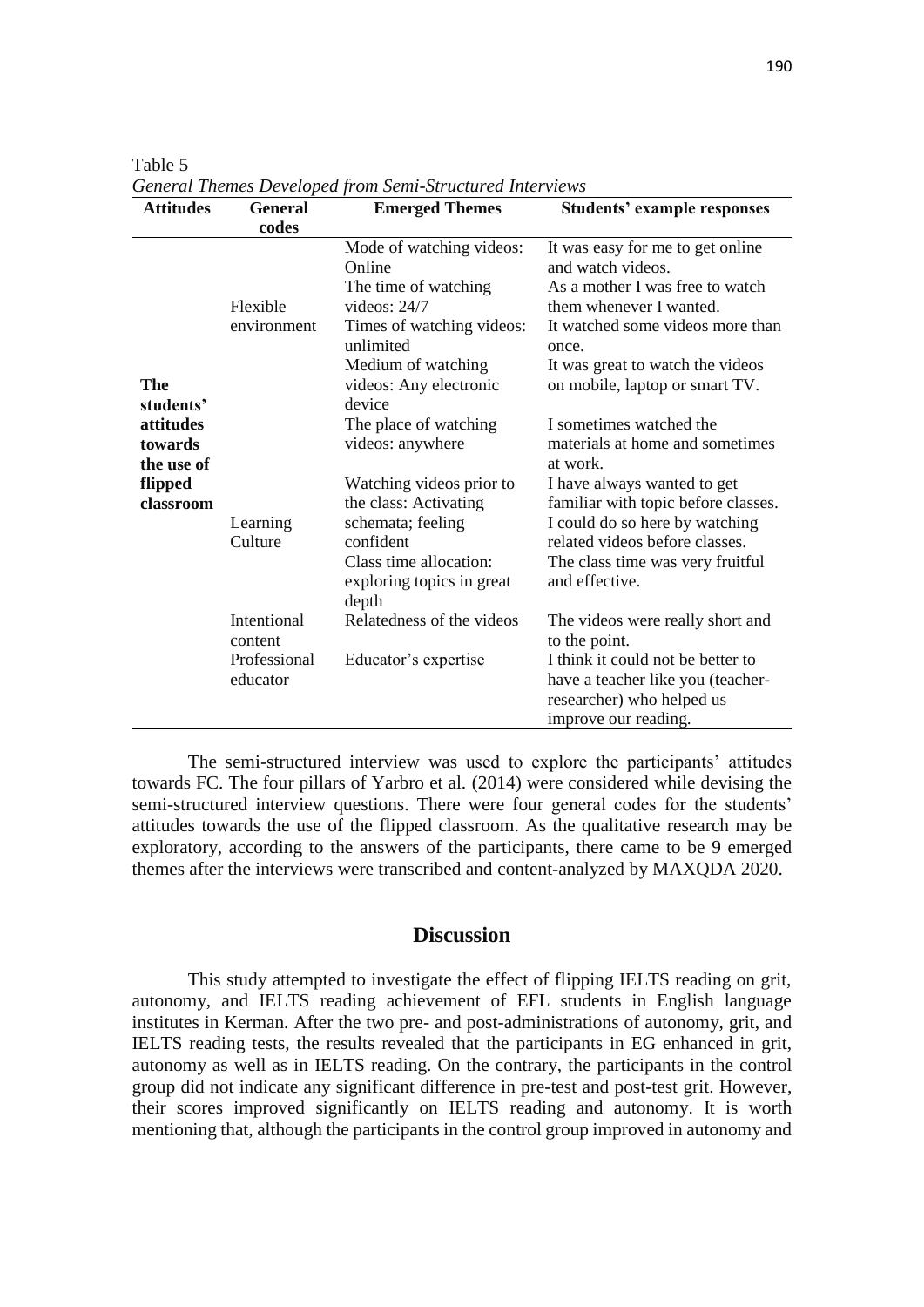IELTS reading scores, the participants in the experimental group indicated more improvement which is presumed to be the effect of the flipped intervention.

Regarding the positive effect of the flipped classroom on the enhancement of IELTS reading, the results of this study confirm Abaeian and Samadi's (2016), Hashemifardnia et al.'s (2018), and Karimi and Hamzavi's (2017) findings. In addition, regarding the positive impact of flipped classrooms on autonomy the findings of this study are in line with those of Baepler et al. (2014), Zainuddin and Perera (2019), and Chen et al. (2014). The findings of this study indicated that flipping instructions had significant effects on the improvement of students' grit needed for better academic achievement which is in line with the studies of Duckworth et al. (2007), Duckworth and Quinn (2009) Aparicio et al. (2017). This study confirmed that more autonomous learners, the outcome of FC (Baepler et al., 2014; Chen et al., 2014; Strayer, 2012), will benefit from autonomy's positive effects on their reading involvement which confirms the studies of Tsai (2021), Zainuddin and Perera (2019), and Du (2020). Confirming Paris et al (1991) and Duke et al. (2011) in that activating schema and previewing will result in will improve reading ability, having students watch videos prior to the class in this study is supposed to influence the results. Moreover, regarding autonomy which is delegating the responsibility of learning to the learners, this study was in line with Pearson and Gallagher's (1983) findings.

Unlike reading and autonomy, to the best knowledge of the researchers, limited data were available to correlate the findings of the variable grit to the previous studies sufficiently. On the other hand, the novelty of this study lies in the ground that in EFL and ESL contexts there is not enough research targeting IELTS skills and two important personality traits, namely, grit and autonomy within the context of the flipped classroom. Consequently, further research should examine this issue and unravel its unresolved sides. However, the overall findings confirm the positive impact of incorporating flipped classrooms into the curriculum.

Considering the third research question, the data show positive attitudes of the participants about using flipped classroom which confirm the findings of some other previous research (Galway et al., 2015; Zainuddin & Attaran, 2016). However, He et al.'s (2016) findings showed bipolar attitudes according to which some individuals had positive views which support the findings of this research, while some others had opposite views compared to the current study.

The reason behind this EG's improvement is supposed to be due to the unique features of FC. Firstly, the flexible environment imparted the freedom to learners to manipulate and adjust their learning in terms of flexibility in time, place, medium, and times of watching the materials at their convenience, fostering learners' autonomy. Secondly, learning culture suggests that class time was devoted to more interaction, exploring topics in greater depth, creating rich learning opportunities, and experiencing more effective peer and group work; hence, what the participants experienced were more students' engagement and less teacher's lectures. On the other hand, the third uniqueness of FC, pre-recorded videos and intentional content, effectively and efficiently utilized inclass time in terms of optimizing student-centered activities and active learning strategies, and eliminating some pre-reading strategies such resulted from activating schemata prior to the class. This feature of FC might have had a significant effect on the improvement of grit since the students feel that the class time was effectively involving and efficiently resulting. As the last feature of FC, the professional educator took on a less visibly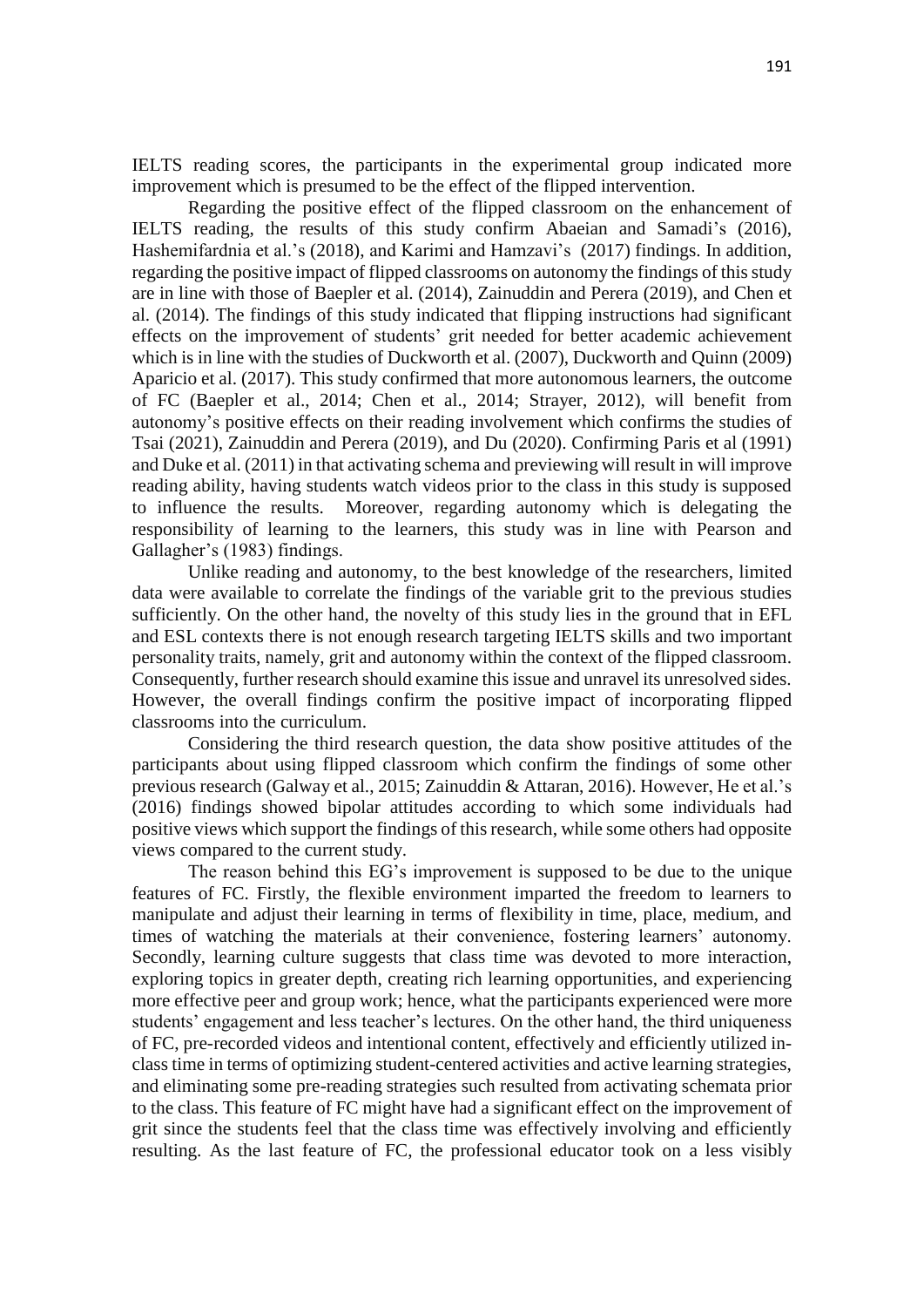prominent role and acted as a facilitative guide for the class to run smoothly, maximizing students' engagement, and self-controlled learning resulting in more autonomy.

The findings in this study can be justified in terms of Moore's (1989) tripartite theory of interaction including learner-content, learner-instructor, and learner-learner interaction. Moore (1989) contends that, firstly, learner-content interaction, without which education will lag behind, results in changes in the understanding, perspective, and the cognitive structures of the learner's mind. This learner-content interaction is intensified due to the prior-to-the-class watching of the materials and while-class content engagement. Secondly, Learner-instructor interaction, is the interaction between the material preparator and presenter, in FC's case the professional educator, which was carefully observed throughout this study. Moore believes that effective learner-instructor interaction will maintain students' interest and motivation, interpreted as grit in this study. Finally, learner-learner interaction, an extremely valuable resource for learning, was utilized to a maximum in this study which fostered both group-work, grit, and autonomy.

## **Conclusion and Implications**

As mentioned before, the positive perceptions of individuals can be reflective of their intrinsic motivation which is in close relationship with grit. Therefore, if individuals develop positivity on the perception continuum, it will lead to better educational achievement through the perseverance of effort and consistency of interests. The findings of this study showed positive attitudes towards flipped classrooms and the use of technology. Consequently, this mutual relationship of positive perception and motivation may give rise to the further achievement of students. This study, hence, encourages the use of flipped classrooms and technology in educational settings.

The findings of this study provide some practical implications for language learners, teachers, as well as curriculum designers. The findings of this study on the impact of FC on the improvement of grit and autonomy leading to the betterment of reading achievement, learners will benefit from the incorporation of FC into the curriculum by the curriculum designers. Not only will the implementation of FC yield more autonomous learners, but also through improving grit the students will become lifelong learners. In addition, in the era of technology, teachers can boost students' potentials by experiencing FC as well. It may be expected that students may improve in other skills rather than merely reading, in the light of the fact that by FC grit and autonomy levels are enhanced regardless of the language skill. Therefore, flipping classes will greatly enhance EFL students' cultural understanding.

The findings of the study should be interpreted in the context of some limitations. This research studied the effect of FC on grit and autonomy in the EFL context of Iran, yet the findings are not generalizable worldwide as other EFL contexts might have diverse EFL and ESL textures. Consequently, the mentioned limitations call for the replications of this study in other EFL/ESL contexts and with larger samples.

## **References**

Abaeian, H., & Samadi, L. (2016). The effect of the flipped classroom on Iranian EFL learners' L2 reading comprehension: Focusing on different proficiency levels.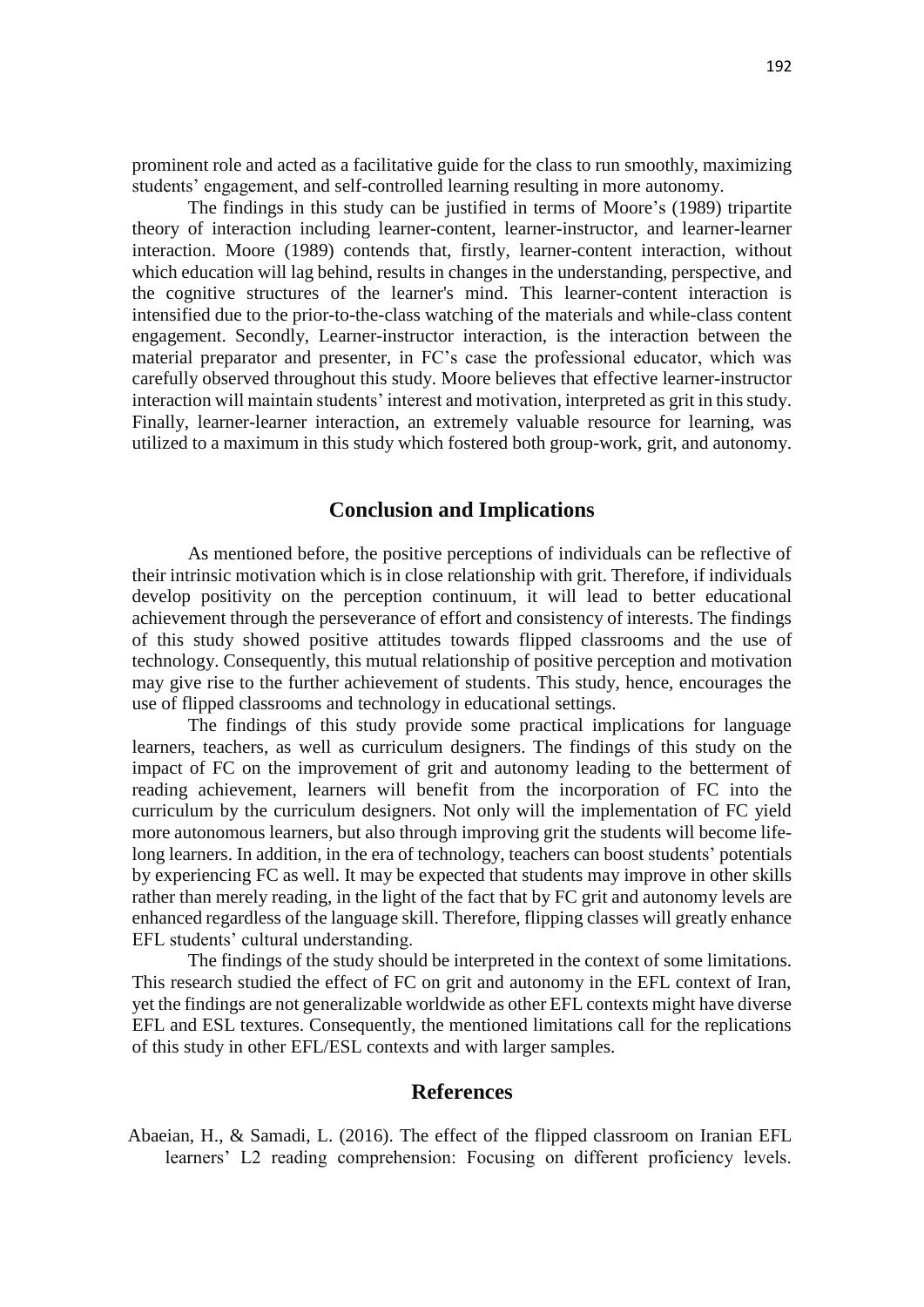*Journal of Applied Linguistics and Language Research*, *3*(6), 295–304. http://www.jallr.com/ index.php/JALLR/article/view/442

- Abusaeedi, A. A. R., & Khabir, M. (2017). EFL learners' metacognitive reading strategies preferences in relation with their perfectionism regarding gender. *Open Journal of Modern Linguistics*, *7*(2), 108–118. https://doi.org/10.4236/ojml.2017.72009
- Adnan, M. (2017). Perceptions of senior-year ELT students for flipped classroom: a materials development course. *Computer Assisted Language Learning*, *30*(3–4), 204–222. https://doi.org/10.1080/09588221.2017.1301958
- Afshinfar, D., & Shokouhifar, A. (2016). The Effect of Explicit and Implicit Corrective Feedback on the Narrative Writing of Advanced Iranian EFL Learners. *Journal of Applied Linguistics and Applied Literature: Dynamics and Advances*, *4*(2), 15–41. https://doi.org/10.22049/jalda.2018.26273.1075
- Akbari, O., & Razavi, A. (2016). Using authentic materials in the foreign language classrooms: Teachers' perspectives in EFL classes. *International Journal of Research Studies in Education*, *5*(2), 105–116. https://doi.org/10.5861/ijrse.2015. 1189
- Akçayır, G., & Akçayır, M. (2018). The flipped classroom: A review of its advantages and challenges. *Computers and Education*, *126*, 334–345. https://doi.org/10.1016/ j.compedu.2018.07.021
- Aparicio, M., Bacao, F., & Oliveira, T. (2017). Grit in the path to e-learning success. *Computers in Human Behavior*, *66*, 388–399. https://doi.org/10.1016/j.chb.2016. 10.009
- Arnold-Garza, S. (2014). The flipped classroom teaching model and its use for information literacy instruction. *Communications in Information Literacy*, *8*(1), 7– 22. https://doi.org/10.15760/comminfolit.2014.8.1.161
- Baepler, P., Walker, J. D., & Driessen, M. (2014). It's not about seat time: Blending, flipping, and efficiency in active learning classrooms. *Computers and Education*, *78*, 227–236. https://doi.org/10.1016/j.compedu.2014.06.006
- Baltova, I. (1999). Multisensory language teaching in a multidimensional curriculum: The use of authentic bimodal video in core French. *Canadian Modern Language Review*, *56*(1), 31–48. https://doi.org/10.3138/cmlr.56.1.31
- Benson, P., & Voller, P. (2014). Autonomy and independence in language learning. In *Autonomy and Independence in Language Learning* (1st ed.). London, Routledge. https://doi.org/10.4324/9781315842172
- Bian, Z. (2021). Evaluation of sports ads value based on consumer psychology. *Revista De Psicología Del Deporte (Journal of Sport Psychology), 30*(3), 25-36. [https://www.rpd-online.com/index.php/rpd/article/view/469.](https://www.rpd-online.com/index.php/rpd/article/view/469)
- Chen Hsieh, J. S., Wu, W. C. V., & Marek, M. W. (2017). Using the flipped classroom to enhance EFL learning. *Computer Assisted Language Learning*, *30*(1–2), 1–21. https://doi.org/10.1080/09588221.2015.1111910
- Chen, Y., Wang, Y., Kinshuk, & Chen, N. S. (2014). Is FLIP enough? or should we use the FLIPPED model instead? *Computers and Education*, *79*(1), 16–27. https://doi.org/10.1016/j.compedu.2014.07.004
- Dreyer, C., & Nel, C. (2003). Teaching reading strategies and reading comprehension within a technology-enhanced learning environment. *System*, *31*(3), 349–365. https://doi.org/10.1016/S0346-251X(03)00047-2
- Du, Y. (2020). Study on Cultivating College Students' English Autonomous Learning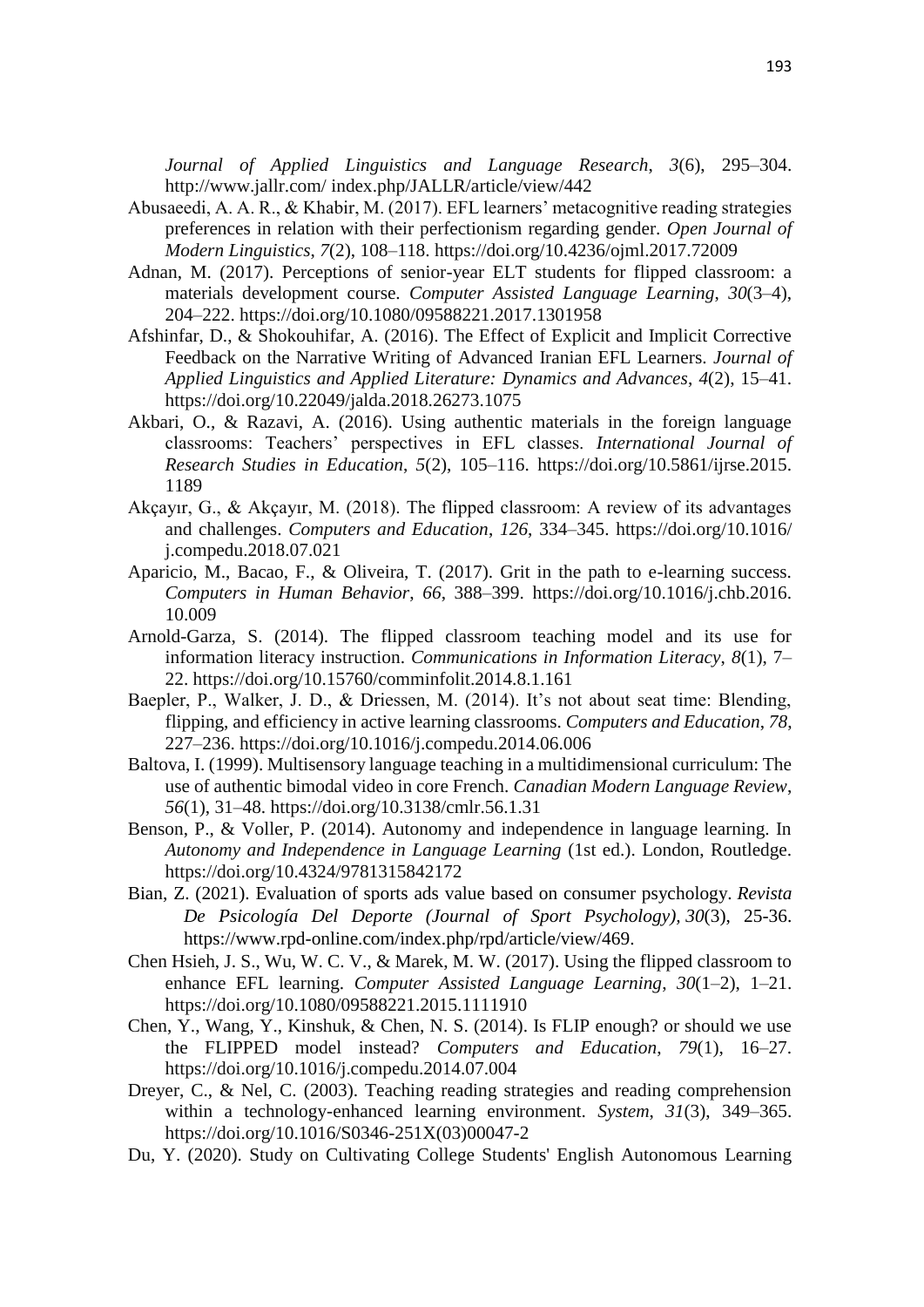Ability under the Flipped Classroom Model. *English Language Teaching, 13*, 13-19. https://doi.org/10.5539/elt.v13n6p13

- Duckworth, A. L., Peterson, C., Matthews, M. D., & Kelly, D. R. (2007). Grit: perseverance and passion for long-term goals. *Journal of Personality and Social Psychology*, *92*(6), 1087–1101. https://doi.org/10.1037/0022-3514.92.6.1087
- Duckworth, A. L., & Quinn, P. D. (2009). Development and validation of the short Grit Scale (Grit-S). *Journal of Personality Assessment*, *91*(2), 166–174. https://doi.org/10.1080/00223890802634290
- Duke, N. K., Pearson, P. D., Strachan, S. L., & Billman, A. K. (2011). Essential elements of fostering and teaching reading comprehension. In S. J. Samuels & A. Farstrup (Eds.). *What research has to say about reading instruction* (4th ed.) (pp. 51-93). Newark, DE: International Reading Association.
- Elrayah, M. (2022). Improving teaching professionals' satisfaction through the development of self-efficacy, engagement, and stress control: a cross-sectional study. *Educational Sciences: Theory and Practice, 22*(1), 1-12. http://dx.doi.org/ 10.12738/jestp.2022.1.0001.
- Enfield, J. (2013). Looking at the impact of the flipped classroom model of instruction on undergraduate multimedia students at CSUN. *TechTrends*, *57*(6), 14–27. https://doi.org/10.1007/s11528-013-0698-1
- Galway, L. P., Berry, B., & Takaro, T. K. (2015). Student perceptions and lessons learned from flipping a master's level environmental and occupational health course. *Canadian Journal of Learning and Technology / La Revue Canadienne de l'apprentissage et de La Technologie*, *41*(2), 1–16. http://files.eric.ed.gov/fulltext/ EJ1064819.pdf
- Goodsell, A. S., Maher, M. R., Tinto, V., Smith, B. L., & MacGregor, J. (1992). *Collaborative learning: A sourcebook for higher education.* University Park, PA: National Center on Postsecondary Teaching, Learning, and Assessment.
- Han, Y. (2015). Successfully flipping the ESL classroom for learner autonomy. *NYS TESOL Journal*, *2*(1), 98–109. http://journal.nystesol.org/jan2015/Han\_98- 109\_NYSTJ\_Vol2Iss1\_Jan2015.pdf
- Hashemifardnia, A., Namaziandost, E., & Shafiee, S. (2018). The effect of implementing flipped classrooms on Iranian junior high school students' reading comprehension. *Theory and Practice in Language Studies*, *8*(6), 665–673. https://doi.org/10.17507/ TPLS.0806.17
- He, W., Holton, A., Farkas, G., & Warschauer, M. (2016). The effects of flipped instruction on out-of-class study time, exam performance, and student perceptions. *Learning and Instruction*, *45*, 61–71. https://doi.org/10.1016/j.learninstruc.2016. 07.001
- Johnson, C., & Marsh, D. (2014). *Blended language learning: An effective solution but not without its challenges*. *4*(3), 23–41. https://doi.org/10.18870/hlrc.v4i3.213
- Karimi, M., & Hamzavi, R. (2017). The effect of flipped model of instruction on EFL learners' reading comprehension: Learners' attitudes in focus. *Advances in Language and Literary Studies*, *8*(1), 95–103. https://doi.org/10.7575/aiac.alls.v.8n.1p.95
- Khabir, M., Jabbari, A. A., & Razmi, M. H. (2022). Flipped presentation of authentic audio-visual material: Impacts on intercultural sensitivity and intercultural effectiveness in an EFL context. *Frontiers in Psychology*, (In Press). https://doi.org/https://doi.org/10.3389/fpsyg.2022.832862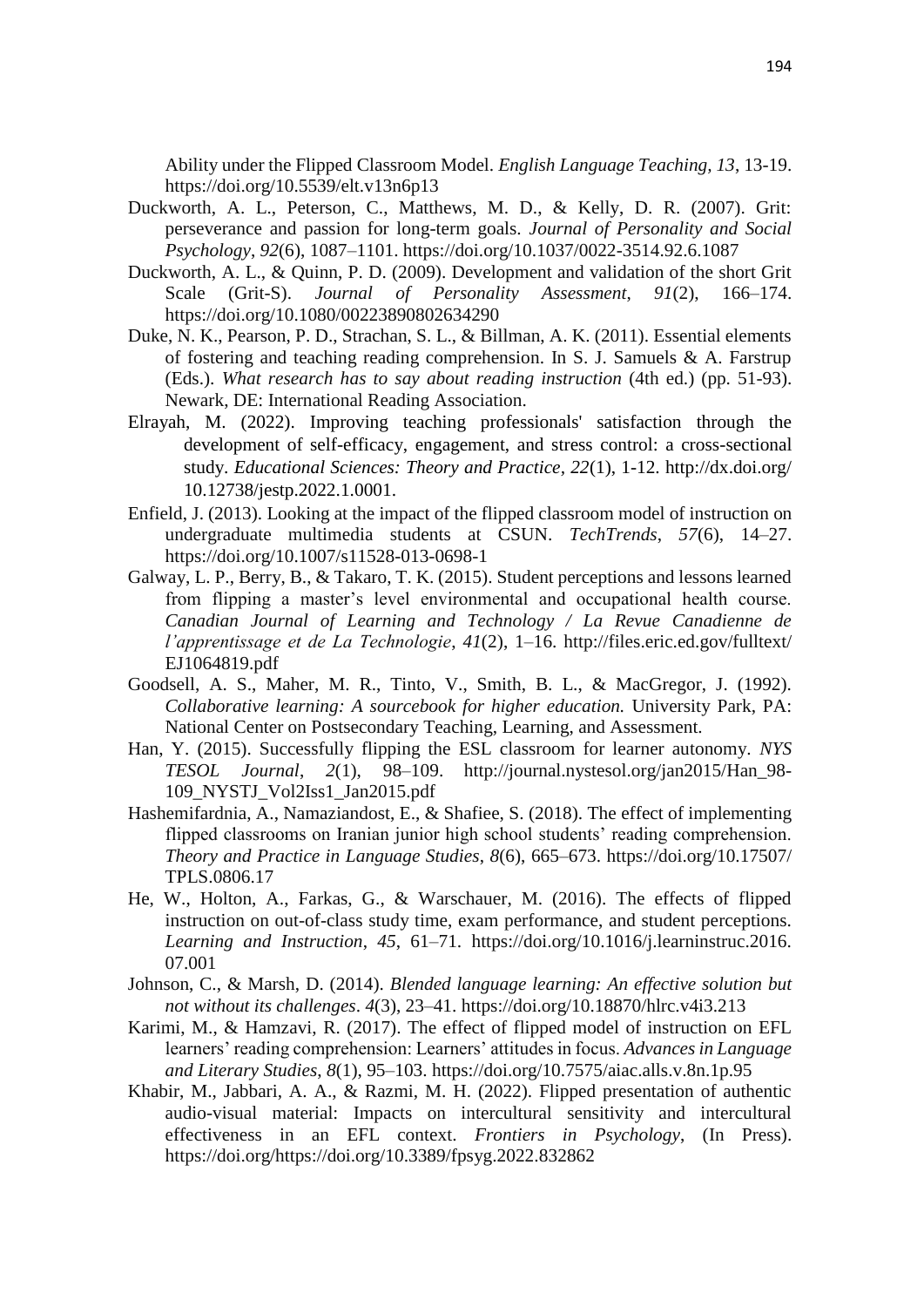- Khan, J., Yuen, K.H., Ng, B.H., Wong, J.W., Al‐Dhalli, S., Elhassan, G.O., Chitneni, M., Mohammed, K., Hamid, J.A., Yusuf, E., & Fadli, M. (2011). Bioequivalence evaluation of two different controlled release matrix formulations of ketoprofen tablets in healthy Malaysian volunteers. *Latin American Journal of Pharmacy, 30*(10), 1991. http://www.latamjpharm.org/resumenes/30/10/LAJOP\_30\_ 10\_1\_18.pdf
- Kırmızı, F. S. (2010). Relationship between reading comprehension strategy use and daily free reading time. *Procedia-Social and Behavioral Sciences*, *2*(2), 4752–4756. https://doi.org/10.1016/j.sbspro.2010.03.763
- Kuppens, A. H. (2010). Incidental foreign language acquisition from media exposure. *Learning, Media and Technology*, *35*(1), 65–85. https://doi.org/10.1080/17439880 903561876
- Lage, M. J., Platt, G. J., & Treglia, M. (2000). Inverting the classroom: A gateway to creating an inclusive learning environment. *The Journal of Economic Education*, *31*(1), 30–43. https://doi.org/10.1080/00220480009596759
- Lave, J., & Wenger, E. (1991). *Situated learning: Legitimate peripheral participation.* In J. S. Brown (Ed.), *Learning in doing: social, cognitive and computational perspectives* (pp. 29-43). Cambridge: Cambridge university press. https://doi.org/10.1017/CBO9780511815355
- Levine, A., Ferenz, O., & Reves, T. (2000). EFL Academic Reading and Modern Technology: How Can We Turn Our Students into Independent Critical Readers?. *Tesl-Ej, 4*(4), 1–9. http://www.tesl-ej.org/wordpress/issues/volume4/ej16/ej16a1  $/2$ wscr $=$
- McCrudden, M. T., & Barnes, A. (2016). Differences in student reasoning about beliefrelevant arguments: A mixed methods study. *Metacognition and Learning*, *11*(3), 275–303. https://doi.org/10.1007/s11409-015-9148-0
- Mehring, J. (2016). Present research on the flipped classroom and potential tools for the EFL classroom. *Computers in the Schools*, *33*(1), 1–10. https://doi.org/10.1080/ 07380569.2016.1139912
- Miceli, T., Murray, S. V., & Kennedy, C. (2010). Using an L2 blog to enhance learners' participation and sense of community. *Computer Assisted Language Learning*, *23*(4), 321–341. https://doi.org/10.1080/09588221.2010.495321
- Moore, M. G. (1989). Editorial: Three types of interaction. *American Journal of Distance Education, 3*(2), 1–7. doi:10.1080/08923648909526659
- Namaziandost, E., Razmi, M. H., Ahmad Tilwani, S., & Pourhosein Gilakjani, A. (2022). The Impact of Authentic Materials on Reading Comprehension, Motivation, and Anxiety Among Iranian Male EFL Learners. *Reading and Writing Quarterly*, 1–38. https://doi.org/10.1080/10573569.2021.1892001
- Namaziandost, E., Razmi, M. H., Hernández, R. M., Ocaña-Fernández, Y., & Khabir, M. (2021). Synchronous CMC text chat versus synchronous CMC voice chat: impacts on EFL learners' oral proficiency and anxiety. *Journal of Research on Technology in Education*, 1–18. https://doi.org/10.1080/15391523.2021.1906362
- Paris, S. G., Wasik, B. A., & Turner, J. C. (1991). The development of strategies of seaders. In R. Barr, M. Kamil, P. Mosenthal, & P. D. Pearson (Eds.), *Handbook of Reading Research* (Vol. 2, pp. 609-640). Mahwah, NJ: Lawrence Erlbaum Associates.Pearson, P. D., & Gallagher, M. C. (1983). The instruction of reading comprehension. *Contemporary Educational Psychology*, *8*(3), 317–344. https://doi.org/10.1016/0361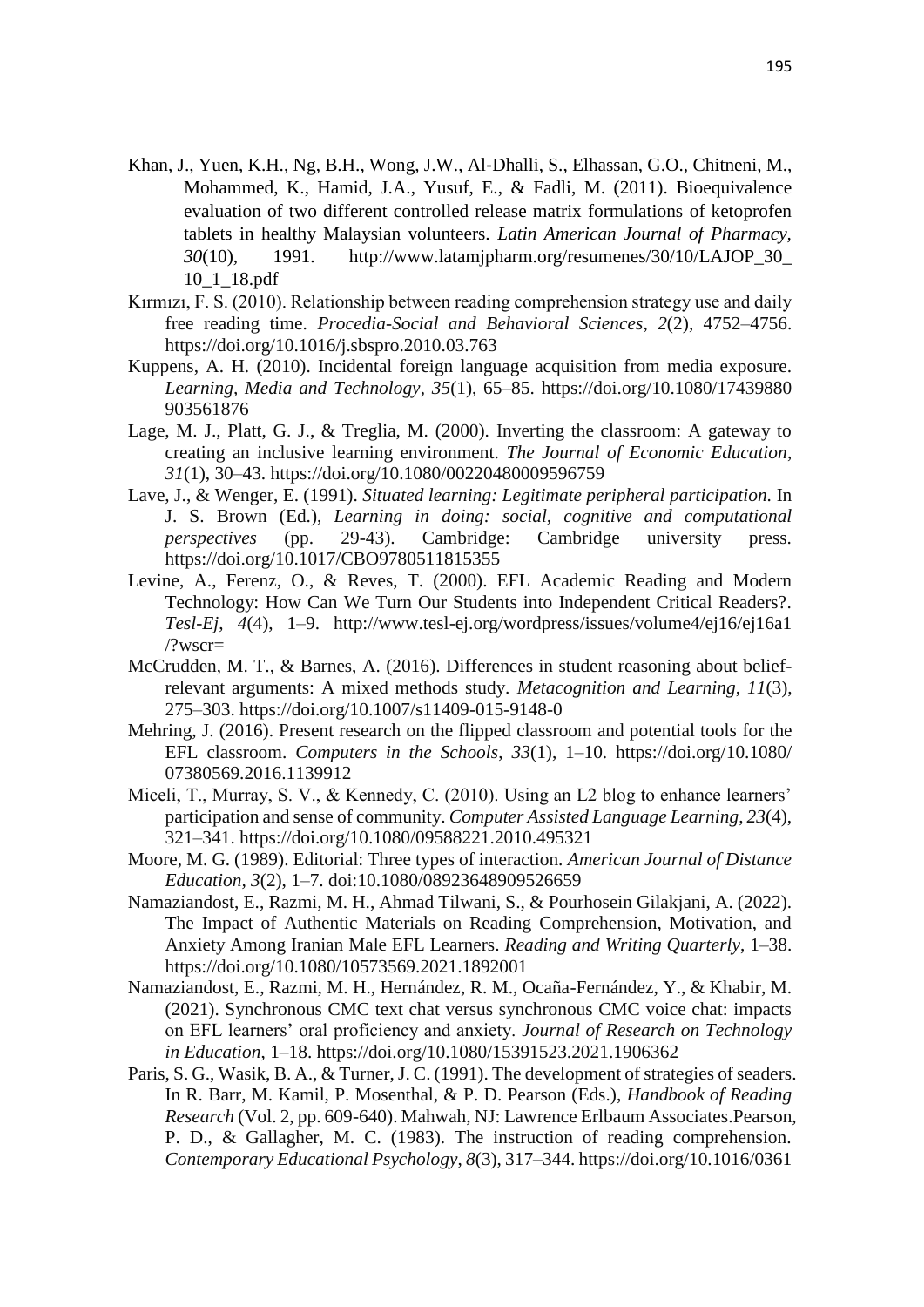-476X(83)90019-X

- Rastegar, M., Kermani, E. M., & Khabir, M. (2017). The relationship between metacognitive reading strategies use and reading comprehension achievement of EFL learners. *Open Journal of Modern Linguistics*, *7*(2), 65–74. https://doi.org/10.4236/ojml.2017.72006
- Renzulli, J. S. (2020). Promoting social capital by expanding the conception of giftedness. *Talent, 10*(1), 2-20. DOI: [https://doi.org/10.46893/talent.757477.](https://doi.org/10.46893/talent.757477)
- Sahragard, R., Ziya, M., Razmjoo, A., & Ahmadi, A. (2020). On the Development of a Tentative Model of a Flipped Classroom Instruction and Its Effect on Iranian Intermediate EFL Learners' General IELTS Writing. *Journal of English Language Teaching and Learning*, *12*(26), 239–261. https://elt.tabrizu.ac.ir/article\_11474\_ 42ce458e11a2dc0a0ec60512529861ab.pdf
- Sanprasert, N. (2010). The application of a course management system to enhance autonomy in learning English as a foreign language. *System, 38*(1), 109–123. https://doi.org/10.1016/j.system.2009.12.010
- Schumm, J. S., & Mangrum, C. T. (1991). FLIP: A framework for content area reading. *Journal of Reading*, *35*(2), 120–124. https://www.jstor.org/stable/40033120
- Shafiee Rad, H., Namaziandost, E., & Razmi, M. H. (2022). Integrating STAD and flipped learning in expository writing skills: Impacts on students' achievement and perceptions. *Journal of Research on Technology in Education (In Press)*, DOI: 10.1080/15391523.2022.2030265.
- Singh, V., & Thurman, A. (2019). How many ways can we define online learning? A systematic literature review of definitions of online learning (1988-2018). *American Journal of Distance Education*, *33*(4), 289–306. https://doi.org/10.1080/08923647. 2019.1663082
- Slavin, R. E. (1981). Synthesis of research of cooperative learning. *Educational Leadership*, *38*(8), 655–660. https://www.per-central.org/items/Load.cfm?ID=2901
- Strayer, J. F. (2012). How learning in an inverted classroom influences cooperation, innovation and task orientation. *Learning Environments Research*, *15*(2), 171–193. https://doi.org/10.1007/s10984-012-9108-4
- Syndicate, U., Test, D., Vorkenntnisse, I., Aufgaben, D., Sie, W., Hilfen, W., & Next, L. (2001). *Quick Placement Test, Version 1*, 1–12. https://dokumen.tips/documents/ quick-placement-test-55845095060c1.html
- Thornburry, S., & Watkins, P. (2007). *The CELTA course: Certificate in English language teaching to adults : trainee book*. Cambridge, United Kingdom. Cambridge University Press.
- Thorne, S. L., Black, R. W., & Sykes, J. M. (2009). Second language use, socialization, and learning in Internet interest communities and online gaming. *The Modern Language Journal*, *93*, 802–821. https://doi.org/10.1111/j.1540-4781.2009.00974.x
- Tican Başaran, S., & Dinçman, B. (2022). Professional development of Turkish preschool teachers during summer holidays. *International Online Journal of Education and Teaching (IOJET), 9*(1). 361-396. https://iojet.org/index.php/IOJET/article/ download/1554/762
- Topping, K., & Ehly, S. (EDs.) (1998). *Peer-assisted learning* (1st ed.). Routledge. https://doi.org/10.4324/9781410603678
- Toquero, C. M. (2020). Challenges and Opportunities for Higher Education amid the COVID-19 Pandemic: The Philippine Context. *Pedagogical Research*, *5*(4), 1–5.